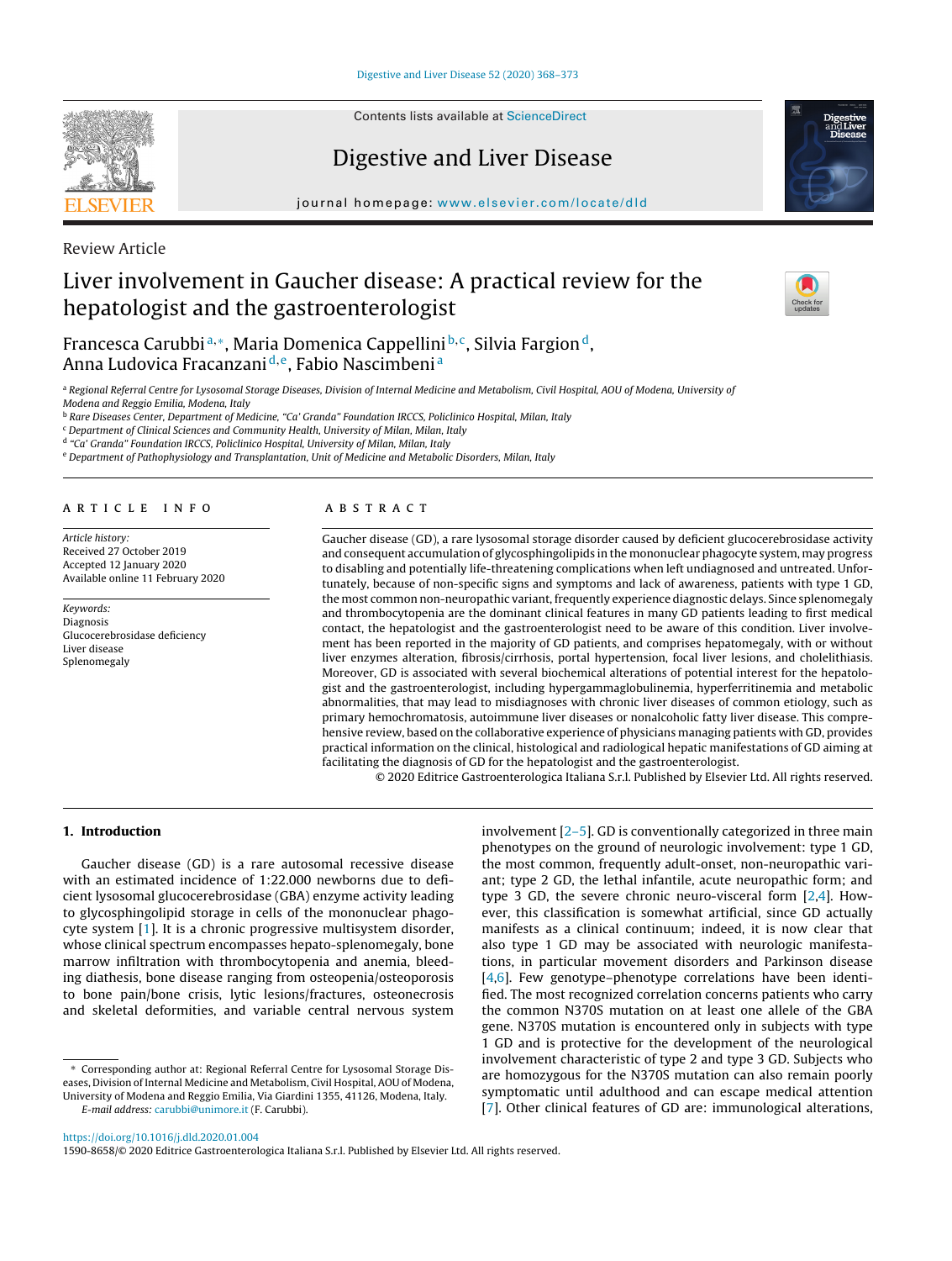including polyclonal and monoclonal gammopathy, high prevalence of autoantibodies and increased risk of malignancies, notably including multiple myeloma and hepatocellular carcinoma (HCC) [[8–10\].](#page-4-0) Metabolic abnormalities, due to chronic inflammation and characterized by hypercatabolic state with growth retardation, chronic fatigue and reduced body mass, dyslipidemia with low high-density lipoprotein (HDL) cholesterol and hyperferritinemia without significant iron overload could also be present [\[11,12\].](#page-4-0) Finally, cardio-pulmonary involvement, with interstitial lung disease, pulmonary hypertension and valvulopathies, has also been described in most severe cases [\[13,14\].](#page-4-0)

Since hepato-splenomegaly and thrombocytopenia are the dominant clinical features in many GD patients leading to first medical contact, the hepatologist and the gastroenterologist need to be aware of this condition in their routine practice. Moreover, misdiagnoses with other chronic liver diseases, such as primary hemochromatosis, autoimmune liver diseases or nonalcoholic fatty liver disease (NAFLD), may be possible due to the abovementioned association of GD with hyperferritinemia, hypergammaglobulinemia and metabolic abnormalities [\[15,16\].](#page-4-0)

Surveys of patients and medical specialists have clearly shown that, because of non-specific symptoms and lack of awareness, prolonged diagnostic delays are very common in GD and may result in severe disease complications, disabilities and potentially life-threatening manifestations [[5,17,18\].](#page-4-0) Physician education may increase the likelihood of prompt detection of GD and allow its correct management with specific treatment, such as enzyme replacement therapy (ERT) or substrate reduction therapy (SRT), that are effective in preventing or reversing GD-related complications. Three recombinant glucocerebrosidase preparations, imiglucerase, velaglucerase alfa and taliglucerase alfa, are currently available. These ERT, which are administered i.v. once every two weeks, have been shown to improve hematological, visceral and skeletal manifestations of GD, and the quality of life of affected patients. The SRT eliglustat, based on the inhibition of glucosylceramide synthase, is now an alternative oral first-line therapeutic option, whose efficacy is comparable to that of ERT [[19,20\].](#page-4-0) Screening strategies for GD by using simple diagnostic algorithms in selected high-risk populations, such as pediatric or adult subjects with splenomegaly and/or thrombocytopenia, have proven feasible and effective in helping pediatricians and hematologists in promoting a timely diagnosis [\[21,22\].](#page-4-0) Of note, due to the high GD prevalence amongAshkenazi Jews, Mistry et al. have even proposed to screen for GD as a first-line investigation in Ashkenazi patients presenting with splenomegaly [[2\].](#page-4-0)

This comprehensive review, based on the collaborative experience of physicians managing patients with GD and chronic liver diseases of various etiology, provides practical information on the clinical, histological and radiological hepatic manifestations of GD aiming at facilitating the diagnosis of GD for the hepatologist and the gastroenterologist.

#### **2. Hepatic manifestations of Gaucher disease**

A certain degree of liver involvement with a wide variability in clinical presentation has been reported in the majority of GD patients [[23\].](#page-4-0) Hepatic manifestations of GD comprise hepatomegaly, with or without liver enzymes alteration, fibrosis, cirrhosis and portal hypertension, HCC and non-HCC focal liver lesions and cholelithiasis. Moreover, GD is associated with several biochemical abnormalities that may be of potential interest for the hepatologists/gastroenterologists, such as hypergammaglobulinemia and hyperferritinemia. Finally, concurrent chronic liver diseases, such as liver steatosis, chronic viral hepatitis and vascular liver diseases may be frequently found in GD patients, making the diagnosis of GD more difficult.

#### 2.1. Hepatomegaly and liver enzymes abnormalities

Liver volume, measured by imaging techniques, is conventionally reported in multiples of normal size predicted for body weight, which is 2.5% of total body weight in kilograms  $[24]$ . Moderate hepatomegaly is defined as a liver volume >1.25 and  $\leq$ 2.5 multiples of normal and severe hepatomegaly as a liver volume >2.5 multiples of normal [[25\].](#page-4-0) Some degree of liver enlargement is found in nearly all GD patients as a consequence of intra-hepatic accumulation of Gaucher cells and secondary inflammatory response. However, since liver enlargement is usually less severe than spleen enlargement, if hepatomegaly outweighs splenomegaly, then a careful evaluation for other causes of liver disease is necessary. Data from the International Collaborative Gaucher Group Registry show that moderate or severe hepatomegaly is present in at least 80% of patients with type 1 GD at the time of first infusion of ERT; of note, in non-splenectomized subjects mean liver volume is 1.8 multiples of normal whereas mean spleen volume is 19.4 multiples of normal [\[25\].](#page-4-0) Liver volume is higher in patients with more severe GD and in splenectomized patients. Therapy for GD, both ERT and SRT, is effective in reducing or normalizing liver volume; however, hepatomegaly may persist despite treatment when severe and nodular hepatomegaly, significant liver fibrosis or splenectomy are present [\[19,20,25,26\].](#page-4-0)

Liver enzymes, particularly aminotransferases and alkaline phosphatase, may be elevated in GD patients. However, the increase in liver enzymes is usually mild or moderate, and does not correlate with hepatomegaly or severity of liver involvement [\[27\].](#page-5-0)

### 2.2. Liver histology in Gaucher disease

Only few studies have provided detailed histologic descriptions of liver abnormalities in GD. James et al., who described the liver histopathological findings of 22 untreated GD patients, showed a wide range of pathologic changes spanning from the presence of scattered foci of storage cells with little structural abnormalities of the liver to cirrhosis with extensive replacement of the liver by storage cells [\[28\].](#page-5-0) Storage cells, defined as Gaucher cells, are sphingolipid-laden macrophages displaying small round vesicular nuclei and abundant lightly eosinophilic cytoplasm with a wrinkled or striated appearance, and may virtually be found in every liver biopsy of GD patients. In the majority of GD patients, Gaucher cells have a zonal distribution, with central zones (zone 3) showing the highest abundance, portal and periportal regions (zone 1) showing mild to moderate presence, and midzones presenting only occasional scattered foci of storage cells  $[28]$ . Gaucher cells often present a slight accumulation of iron. Hepatocytes, which do not accumulate the storage material, may present degenerative changes and atrophy when are adjacent to or within large collections of Gaucher cells. Inflammatory changes are mild to moderate and are closely associated with Gaucher cells. At least pericellular liver fibrosis is present in nearly all GD patients, and a significant proportion may develop severe fibrosis with thick fibrous septa, predominantly originating from the central zones where the storage of Gaucher cells is more represented, or cirrhosis [[28\].](#page-5-0) The severity of histologic liver involvement is associated with the presence of severe extra-hepatic complications of GD and splenectomy [[28\].](#page-5-0)

#### 2.3. Liver fibrosis and cirrhosis

Liver fibrosis is a serious complication of GD, since its severity is the main driver for the development of long-term liver-related events, such as cirrhosis, portal hypertension and HCC [[10,](#page-4-0)[29\].](#page-5-0) Although cirrhosis has been only anecdotally reported, significant liver fibrosis is largely underestimated and seems to be common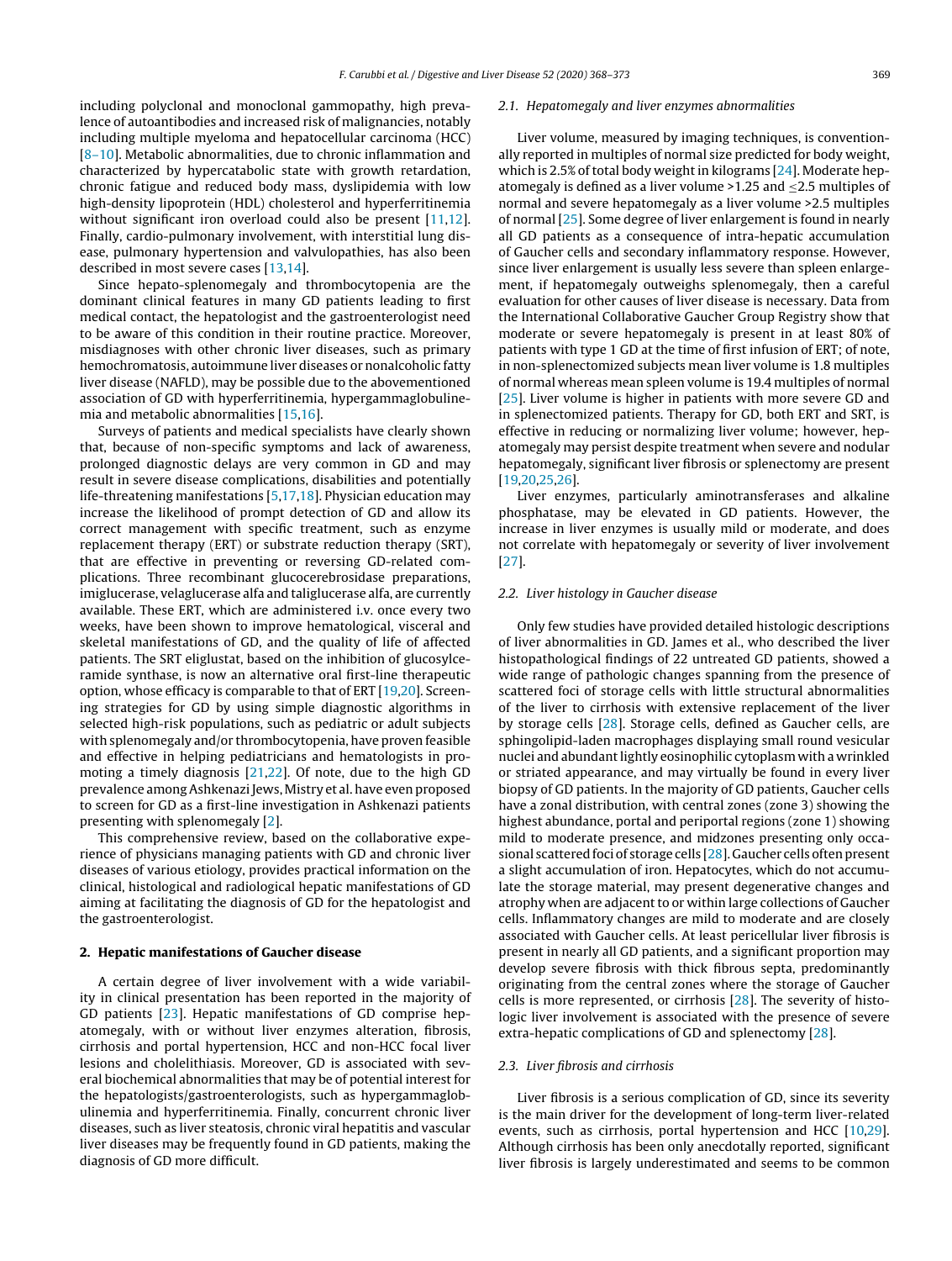in GD patients. In past years, the systematic evaluation of liver fibrosis by liver biopsy in GD patients has been hampered by the fear of an increased bleeding tendency. With the advent of imaging techniques, such as ultrasound (US)-based elastography or magnetic resonance (MR) elastography, which allow a non-invasive and accurate evaluation of liver fibrosis, recent studies were able to provide some estimate of the prevalence of clinically relevant liver fibrosis in GD, ranging from20%to 50%[\[29–31\].](#page-5-0) These studies found that splenectomy, the severity of extrahepatic manifestations of GD, and non-N370S GBA genotypes (i.e. genotypes commonly associated with more severe disease), were all associated with the presence and severity of liver fibrosis [\[29–31\].](#page-5-0) The severe extreme ofthe spectrum of GD-related liver involvement has been described by Lachmann et al. in their case series of 4 splenectomized patients with severe multi-organ involvement [\[32\].](#page-5-0) All these patients had portal hypertension, decompensated liver failure and severe hepatic parenchymal disease histologically and radiologically characterized by massive confluent fibrosis with focal calcifications occupying the central region of the liver [[32\].](#page-5-0) The mechanism of liver fibrosis in GD may be multifactorial. In the early steps of fibrosis development, the accumulation of Gaucher cells in the liver, which is more marked in severe GD and may be worsened by splenectomy, may act through local release of cytotoxic, proinflammatory and fibrogenic factors. Subsequently, once dense fibrous bands have developed, episodes of ischemia and infarction may play a part in the pathophysiology of liver fibrosis progression, as substantiated by the finding of calcifications within areas of massive fibrosis [[28,32\].](#page-5-0) Of note, one study found that the length of ERT is inversely correlated with liver fibrosis [\[29\],](#page-5-0) and another study showed that, even when fibrosis is advanced, the institution of ERT can reduce the numbers of Gaucher cells infiltrating the liver parenchyma, ameliorate the severity of portal hypertension and prevent variceal bleeding and hepatic decompensation [\[32\],](#page-5-0) suggesting a beneficial effect of ERT on progression of GD-related liver disease.

### 2.4. Portal hypertension

Portal hypertension may be a rare complication of severe cases of GD and may become clinically significant with development of esophageal varices and occurrence of life-threatening bleeding [[32\].](#page-5-0) Of note, gastrointestinal bleeding and liver failure were among the leading causes of premature death of GD patients in the pre-ERT era, but nowadays are increasingly rare with earlier diagnosis and timely institution of appropriate GD treatment [\[33,34\].](#page-5-0) Portal hypertension in GD is not just secondary to the presence of liver cirrhosis, since the overflow in the portal system secondary to splenomegaly or the massive infiltration of Gaucher cells in liver parenchyma especially in splenectomized patients have also been reported as potential underlying mechanisms [\[23\].](#page-4-0) Even if splenectomy was performed in the past as a therapeutic option for massive splenomegaly with life-threatening pre-hepatic portal hypertension, now this procedure should be discouraged since it may lead to worsening of liver and bone disease and systemic GD complications. Here it is worth acknowledging that splenomegaly and cytopenia in GD are not necessarily associated with chronic liver disease and portal hypertension, rather they are the consequence of the accumulation of Gaucher cells and chronic inflammatory infiltrates in the spleen and bone marrow. As such, splenomegaly and thrombocytopenia are almost invariably present in GD patients independently of the presence of liver disease and portal hypertension.

### 2.5. HCC and non-HCC focal liver lesions

Focal splenic and hepatic lesions are common in GD patients and are closely associated with GD severity. The reported prevalence of splenic lesions in several GD cohorts ranges from 18% to 33%; the vast majority of focal splenic abnormalities is represented by Gaucheromas, benign clusters of Gaucher cells associated with areas of fibrosis and iron accumulation [\[35,36\].](#page-5-0) The prevalence of hepatic lesions is reported to be slightly lower ranging from 6% to 25%; the differential diagnosis of focal liver abnormalities is much more complex. Indeed, although focal liver lesions are mostly Gaucheromas, they may represent a diagnostic challenge due to the variable radiological features, which can mimic malignant liver lesions, in particular HCC [[35,37\].](#page-5-0) Of note, GD is associated with an increased risk of malignancies, including HCC, as a consequence of immune dysregulation and chronic macrophage activation with increased release of cytokines and cellular dysfunction due to accumulation of glycosphingolipids [\[38,39\].](#page-5-0) It has been shown that GD patients with previous splenectomy, advanced fibrosis/cirrhosis, iron overload and concurrent causes of chronic liver disease (i.e. alcohol, viral hepatitis) are those at the highest risk of HCC occurrence and those who may benefit more from surveillance strategies [\[10,](#page-4-0)[37\].](#page-5-0)

#### 2.6. Cholelithiasis

Patients with GD have been found to have a 5-fold excess risk of gallstones as compared to the general population  $[40]$ ; the prevalence of cholelithiasis in several GD cohorts ranges from 25% to 46% and is associated with age, female sex, previous splenectomy and GD severity [[40–43\].](#page-5-0) Of note, bile lipid analyses in GD patients with cholelithiasis has revealed that gallstones are composed predominantly of cholesterol, whereas pigment stones are an exception; moreover, bile lipid composition in GD patients is abnormal and contains glucosylceramide [[40\].](#page-5-0)

## 2.7. Other GD-related alterations of potential interest for the hepatologists/gastroenterologists

#### 2.7.1. Hypergammaglobulinemia and autoantibodies

The presence of polyclonal gammopathy and autoantibodies is quite common in GD patients, independently of GD severity and splenectomy. The reported prevalence of hypergammaglobulinemia ranges from 14% to 64% [\[44,45\];](#page-5-0) similarly, the prevalence of autoantibodies has been reported as much as 60% [[46,47\].](#page-5-0) Importantly, the presence of autoantibodies is not associated with an increased prevalence of clinically manifested autoimmune diseases [\[47\].](#page-5-0)

#### 2.7.2. Hyperferritinemia

Hyperferritinemia is very common in GD patients, affecting up to 87% of untreated subjects. Ferritin levels are correlated with GD severity and splenectomy and significantly decrease during GD treatment [\[48–50\].](#page-5-0) Hyperferritinemia is not associated with systemic iron overload in GD, unless genetic (HFE mutations) or acquired/environmental (splenectomy, alcohol, metabolic syndrome, chronic viral hepatitis, malignancies) concurrent causes of iron storage are present  $[30,48]$ . The mechanisms underlying hyperferritinemia, which are not yet completely defined, include chronic low-grade inflammation, impaired macrophages functions and local dysregulation in hepcidin-ferroportin axis [[51\].](#page-5-0)

### 2.7.3. Concurrent liver diseases

The presence of concurrent liver diseases in GD patients is common. Chronic viral hepatitis and vascular liver diseases are frequent due to splenectomy, often required in the past for the management of severe splenomegaly, other surgical procedures, including gallbladder removal, and blood transfusions for cytopenia [[23,](#page-4-0)[29\].](#page-5-0) Historically, transfusional iron overload has been an important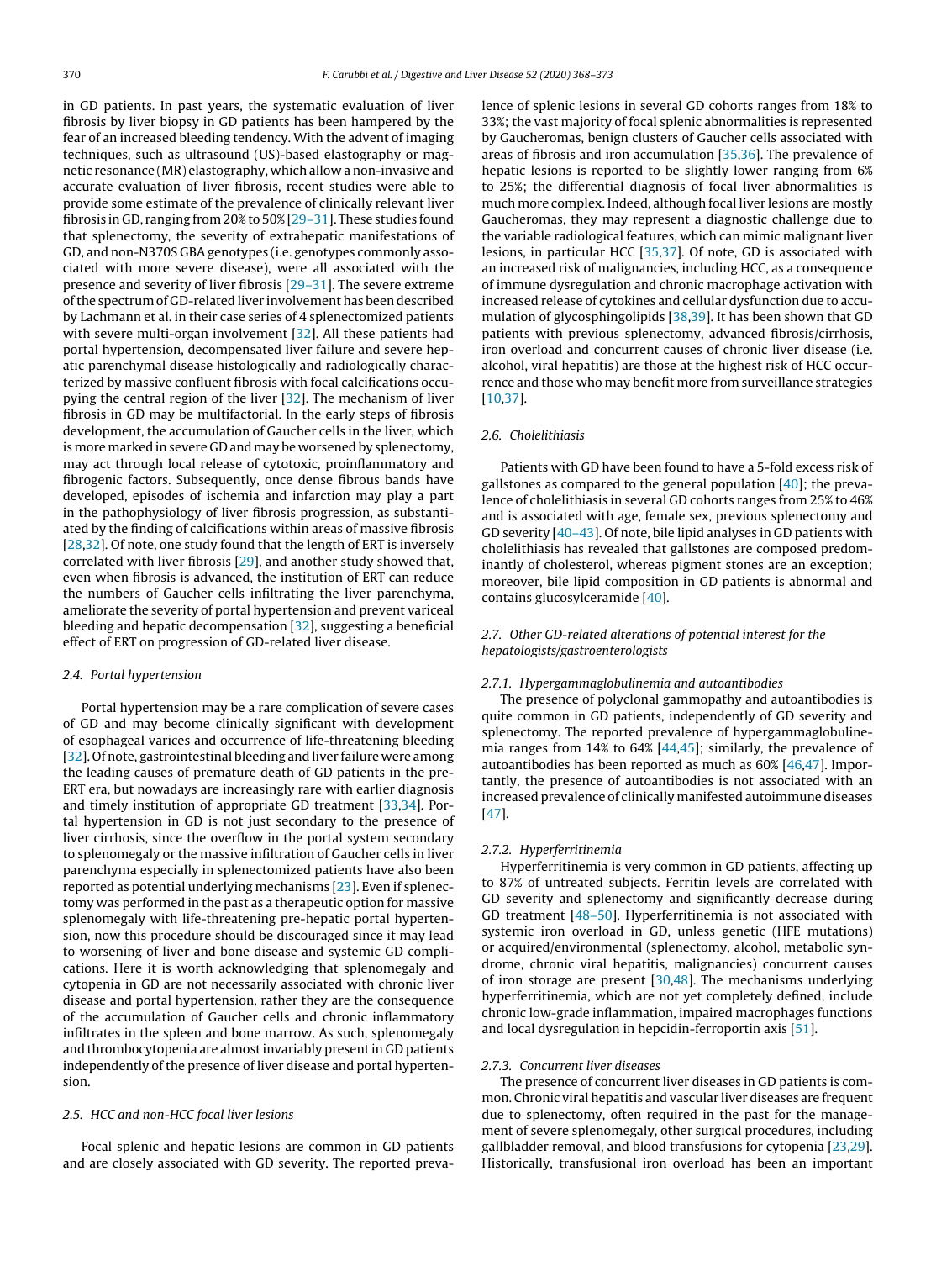cofactor for liver disease progression in GD patients. Liver steatosis is also a prevalent finding in GD patients due to metabolic abnormalities, such as insulin resistance and increased adiposity, associated with GD itself and unhealthy lifestyle habits [\[11,23\].](#page-4-0) Moreover, long-term treatment with ERT has been associated with a significant weight gain [[11,](#page-4-0)[52\].](#page-5-0)

## **3. Imaging characteristics of liver involvement in Gaucher disease**

As detailed above, liver involvement in GD exhibits a wide clinical spectrum with variable severity and an unpredictable natural course. Furthermore, apart from the primary involvement of the liver due to GD, patients may also suffer from other comorbidities involving the liver, thus making the diagnosis and/or the assessment more difficult. Differently from the past, in which US, computed tomography (CT) and/or MR imaging techniques were mainly used to evaluate the increase in organ volume  $[24]$ , currently the indications to perform imaging techniques in the assessment of liver involvement in GD are: 1) the identification of early tissue damage and the evaluation of liver disease severity; 2) the differentiation of Gaucheromas from other benign or malignant focal liver lesions; 3) monitoring the response to ERT or SRT.

## 3.1. Identification of early tissue damage and evaluation of the severity of liver disease

US-based methods are the cheapest and most widely available imaging techniques proposed to non-invasively evaluate the degree of tissue damage in GD. US can recognize diffuse irregular liver texture, expression of chronic liver damage, as well as hepatic steatosis. The latter can be frequently detected in GD patients on long-term ERT and with concurrent metabolic syndrome and is probably related to the concomitant presence of NAFLD, rather than being the consequence of glycosphingolipid storage in macrophages [[11,](#page-4-0)[29,52\].](#page-5-0) Doppler US may help in evaluating the severity of liver disease and portal hypertension. Promising results are provided by US-based elastography techniques, transient elastography with Fibroscan® being the most popular one. Several studies have demonstrated the feasibility of Fibroscan® for the evaluation of liver stiffness in GD patients and have suggested that significant fibrosis is an overlooked complication of GD and is strongly associated with GD severity [[29–31\].](#page-5-0) Of note, an interesting study showed that combined liver and spleen elastography, using either Fibroscan® or 2-dimensional share wave elastography, is a useful tool for differentiating GD patients from cirrhotic patients of different etiology among subjects with splenomegaly [[31\].](#page-5-0)

MR imaging techniques outweigh the performance of US methods in identifying early tissue damage and evaluating the severity of liver disease. Diffusion-weighted and chemical shift MR imaging have been proposed for the detection and quantification of hepatic and splenic infiltration in GD and have been associated with GD severity [[53,54\].](#page-5-0) Some MR imaging protocols, such as T2\* and relaxation rate R2\* measurements, or the Gandon methods, are able to provide reliable estimates of liver iron concentrations. Bohte et al. found an association between liver iron concentration measured through MR and splenectomy in GD patients [[30\].](#page-5-0) The use of wholebody MR R2\* measurements has also been proposed in GD patients; a study showed that the presence of increased R2\* values in liver, bone marrow and splenic Gaucheromas was quite common in GD, was associated with ferritin levels and presumably indicated elevated tissue iron concentrations [\[55\].](#page-5-0) Liver stiffness measurement by MR elastography is considered a reliable non-invasive tool to quantify liver fibrosis in patients with chronic viral hepatitis or NAFLD [\[56–58\];](#page-5-0) however, the use of these MR techniques in clinical practice is still limited and data on GD patients are scanty. In a small cohort of adult patients with GD, liver stiffness values, as measured by both Fibroscan® and MR elastography, were associated with GD severity and splenectomy [[30\].](#page-5-0) A larger recent study confirmed that MR elastography may be a useful tool for monitoring disease severity and progression by showing a positive correlation with GD severity scoring system GD-DS3 [[59\].](#page-5-0)

## 3.2. Differentiation of Gaucheromas from other benign or malignant focal liver lesions

The prevalence of focal liver lesions has been reported to range from 6% to 25% [\[35,60\],](#page-5-0) and is more frequent in patients with more severe GD [[35\].](#page-5-0) Further to the classic benign (hemangiomas, cysts, focal nodular hyperplasia) and malignant focal liver lesions (HCC), single or multiple nodules in GD patients may be the expression of clusters of Gaucher cells conglomerated in the liver (Gaucheromas). Regenboog et al. [\[35\]](#page-5-0) reported the imaging characteristics of all focal lesions in liver and spleen in the Dutch GD cohort. Of 95 type 1 GD patients, 40% had focal splenic and/or hepatic lesions (24% had splenic lesions, 25% had liver lesions and 9% patients had both). Liver lesions identified as Gaucheromas had variable imaging characteristics: hyper- or hypoechoic with calcifications on US, hyper- to hypo-intense on MR, and hypodense on CT usually without contrast enhancement [[35\].](#page-5-0) These non-specific radiological features make difficult to distinguish Gaucheromas from hemangiomas, focal nodular hyperplasia or HCC by conventional US, CT or MR. Dynamic contrast-enhanced studies and, in case of inconclusive results, percutaneous imaging-guided biopsy, are necessary to further characterize indeterminate focal liver lesions. Given the reported increased risk of HCC developmentin GD [[10\],](#page-4-0) US is widely recommended for regular routine follow-up in high-risk patients (i.e. those with liver cirrhosis, concurrent chronic liver diseases, and/or splenectomy).

## 3.3. Monitoring the response to enzyme replacement therapy or substrate reduction therapy

ERT and SRT are very effective in reducing hepatic and splenic volumes within 1–2 years [[20,25\].](#page-4-0) Imaging techniques that evaluate liver and spleen volumes are used for monitoring disease activity and facilitating treatment decision-making. Although US is not very accurate in evaluating organ volumes, a good correlation between liver volume and hepatic longitudinal diameter evaluated by US has been found in patients with GD, making this method useful for routine monitoring when MR imaging techniques are not available [[23,](#page-4-0)[61\].](#page-5-0) CT is not suitable for regular follow-up of GD patients since it is associated with exposure to ionizing radiation. Despite its high costs, MR is considered the gold standard technique in assessing therapeutic efficacy since it allows to have, at the same time, information on the reduction of organ volumes and on the evolution of bone disease by evaluating the severity of bone marrow infiltration and/or the presence of bone lesions or osteonecrosis [\[62\].](#page-5-0)

## **4. Diagnostic hints of GD for the hepatologist and the gastroenterologist**

Subjects with hepatomegaly or splenomegaly often consult the hepatologist and/or the gastroenterologist for the suspicion of chronic liver disease. Splenomegaly with or without hepatomegaly is the most common feature of GD; however, this lysosomal disorder is rarely considered as a differential diagnosis in patients with unexplained splenomegaly. To facilitate the potential diagnosis of GD in adult patients presenting to the hepatologist and the gastroenterologist with splenomegaly (or previous splenectomy), here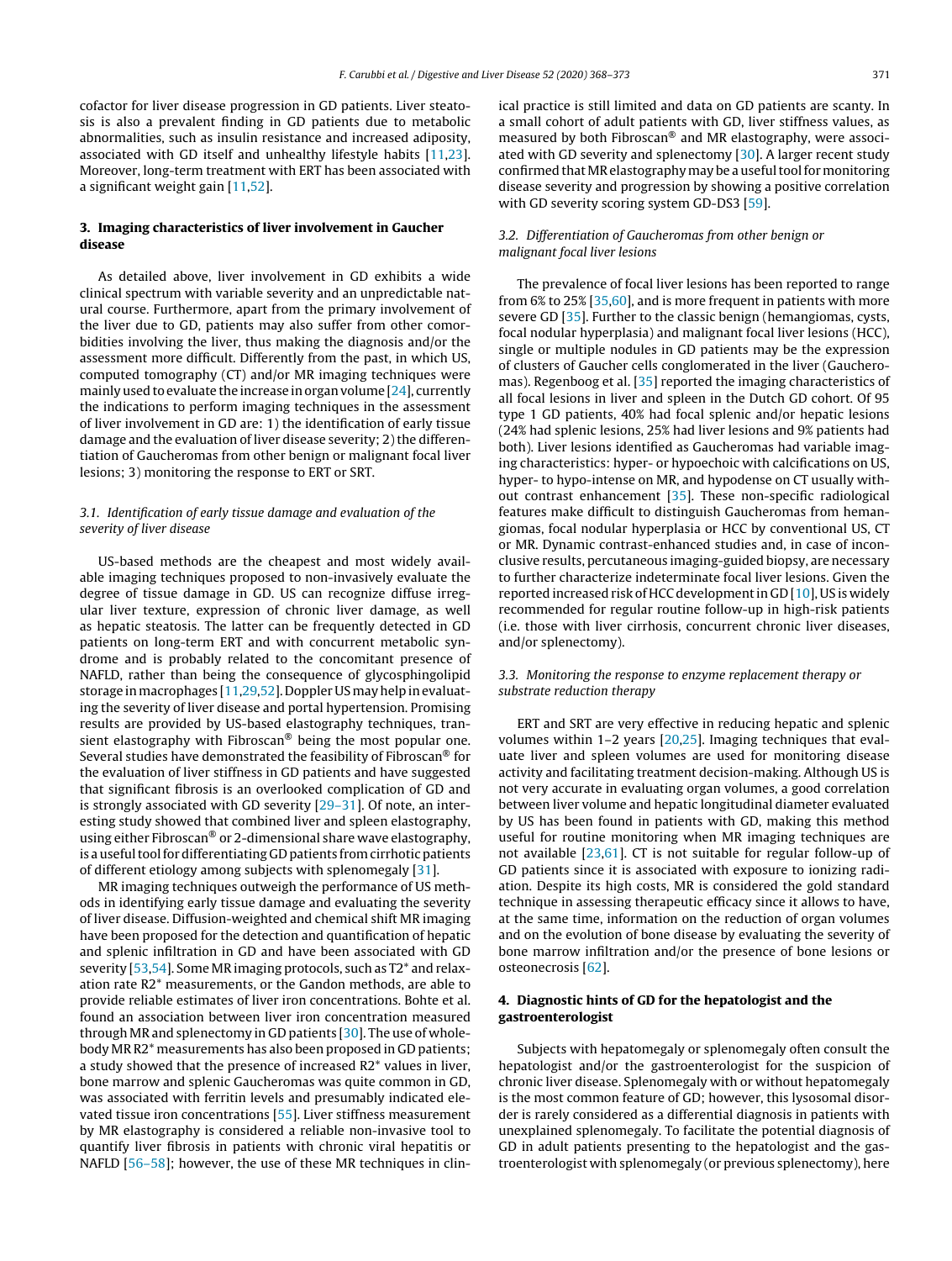#### <span id="page-4-0"></span>**Table 1**

#### Diagnostic hints of Gaucher disease for the hepatologist and the gastroenterologist.

Unexplained splenomegaly (or previous splenectomy) plus one or more of these factors may increase clinical suspicion for Gaucher disease:

| Thrombocytopenia                              |
|-----------------------------------------------|
| Anemia                                        |
| Bleeding diathesis                            |
| History of growth retardation/chronic fatigue |
| Hepatomegaly                                  |
| Spleen nodules/lesions                        |
| Gallstones                                    |
| Low HDL cholesterol                           |
| Increased ferritin levels                     |
| Policlonal gammopathy                         |
| Monoclonal gammopathy, including MGUS         |
| Bone involvement <sup>*</sup>                 |
| Parkinsonism                                  |
| Family history of Parkinson disease           |
|                                               |

HDL: High-density lipoprotein; MGUS: Monoclonal gammopathy of unknown significance.

Includes: Reduction of bone mineral density, chronic bone pain, acute bone crisis, pathologic fractures, lytic lesions, osteonecrosis, Erlenmeyer flask deformity.

we provide several hints based on the presence/absence of several peculiar signs or symptoms of GD, which must be evaluated when more common causes of splenomegaly have been excluded (Table 1).

When GD is suspected, the first step in the diagnostic work-up is the detection of a reduced GBA activity that can be evaluated on dried blood spots (DBS). DBS assay is a quick, not expensive and accurate screening test; it can be easily performed in any outpatient service and it has been validated in a large number of patients [[63\].](#page-5-0) A pathologic result on DBS should be confirmed by evaluating GBA enzymatic activity in blood leukocytes or cell cultures and DNA sequencing with evidence of biallelic GBA pathogenic mutations.

#### **5. Conclusions and future perspectives**

GD is a chronic and multisystem disease which may progress to severe disabling and potentially life-threatening complications when left undiagnosed and untreated [17,18]. Several diagnostic algorithms for GD have previously been proposed for hematologists and pediatricians, with the aims of increasing awareness and favoring an early diagnosis [21,22]. Liver involvement in GD is nonspecific and variable  $[11,23]$ ; as a consequence, GD is frequently misdiagnosed with other highly prevalent chronic liver diseases of different etiologies [15,16]. Splenomegaly with or without hepatomegaly is a nearly universal finding; as such, GD should be considered as a differential diagnosis in patients with unexplained splenomegaly referred to the hepatologist or the gastroenterologist. Other peculiar findings that should increase the suspicion of GD are the presence of bone involvement, gammopathy, hyperferritinemia, hepatomegaly, hepatic and splenic nodules, gallstones, low HDL cholesterol, thrombocytopenia, anemia, bleeding diathesis, chronic fatigue, familial or personal history of parkinsonism  $[2,4,5]$ . In this paper, we have provided a comprehensive and practical review of liver involvement in GD aimed at facilitating a prompt diagnosis of GD for the hepatologist and the gastroenterologist.

#### **Conflict of interest**

All authors are members of Sanofi-Genzyme advisory boards.

#### **Acknowledgement**

Authors would like to thank Doctor Luigi Maria De Matteis for medical writing support.

#### **References**

- [1] [Burlina](http://refhub.elsevier.com/S1590-8658(20)30030-X/sbref0005) [AB,](http://refhub.elsevier.com/S1590-8658(20)30030-X/sbref0005) [Polo](http://refhub.elsevier.com/S1590-8658(20)30030-X/sbref0005) [G,](http://refhub.elsevier.com/S1590-8658(20)30030-X/sbref0005) [Salviati](http://refhub.elsevier.com/S1590-8658(20)30030-X/sbref0005) [L,](http://refhub.elsevier.com/S1590-8658(20)30030-X/sbref0005) [Duro](http://refhub.elsevier.com/S1590-8658(20)30030-X/sbref0005) [G,](http://refhub.elsevier.com/S1590-8658(20)30030-X/sbref0005) [Zizzo](http://refhub.elsevier.com/S1590-8658(20)30030-X/sbref0005) [C,](http://refhub.elsevier.com/S1590-8658(20)30030-X/sbref0005) [Dardis](http://refhub.elsevier.com/S1590-8658(20)30030-X/sbref0005) [A,](http://refhub.elsevier.com/S1590-8658(20)30030-X/sbref0005) [et](http://refhub.elsevier.com/S1590-8658(20)30030-X/sbref0005) [al.](http://refhub.elsevier.com/S1590-8658(20)30030-X/sbref0005) [Newborn](http://refhub.elsevier.com/S1590-8658(20)30030-X/sbref0005) [screening](http://refhub.elsevier.com/S1590-8658(20)30030-X/sbref0005) [for](http://refhub.elsevier.com/S1590-8658(20)30030-X/sbref0005) [lysosomal](http://refhub.elsevier.com/S1590-8658(20)30030-X/sbref0005) [storage](http://refhub.elsevier.com/S1590-8658(20)30030-X/sbref0005) [disorders](http://refhub.elsevier.com/S1590-8658(20)30030-X/sbref0005) [by](http://refhub.elsevier.com/S1590-8658(20)30030-X/sbref0005) [tandem](http://refhub.elsevier.com/S1590-8658(20)30030-X/sbref0005) [mass](http://refhub.elsevier.com/S1590-8658(20)30030-X/sbref0005) [spectrometry](http://refhub.elsevier.com/S1590-8658(20)30030-X/sbref0005) [in](http://refhub.elsevier.com/S1590-8658(20)30030-X/sbref0005) [North](http://refhub.elsevier.com/S1590-8658(20)30030-X/sbref0005) [East](http://refhub.elsevier.com/S1590-8658(20)30030-X/sbref0005) [Italy.](http://refhub.elsevier.com/S1590-8658(20)30030-X/sbref0005) [J](http://refhub.elsevier.com/S1590-8658(20)30030-X/sbref0005) [Inherit](http://refhub.elsevier.com/S1590-8658(20)30030-X/sbref0005) [Metab](http://refhub.elsevier.com/S1590-8658(20)30030-X/sbref0005) [Dis](http://refhub.elsevier.com/S1590-8658(20)30030-X/sbref0005) [2018;41:209–19.](http://refhub.elsevier.com/S1590-8658(20)30030-X/sbref0005)
- [2] [Mistry](http://refhub.elsevier.com/S1590-8658(20)30030-X/sbref0010) [PK,](http://refhub.elsevier.com/S1590-8658(20)30030-X/sbref0010) [Cappellini](http://refhub.elsevier.com/S1590-8658(20)30030-X/sbref0010) [MD,](http://refhub.elsevier.com/S1590-8658(20)30030-X/sbref0010) [Lukina](http://refhub.elsevier.com/S1590-8658(20)30030-X/sbref0010) [E,](http://refhub.elsevier.com/S1590-8658(20)30030-X/sbref0010) [Ozsan](http://refhub.elsevier.com/S1590-8658(20)30030-X/sbref0010) [H,](http://refhub.elsevier.com/S1590-8658(20)30030-X/sbref0010) [Mach](http://refhub.elsevier.com/S1590-8658(20)30030-X/sbref0010) [Pascual](http://refhub.elsevier.com/S1590-8658(20)30030-X/sbref0010) [S,](http://refhub.elsevier.com/S1590-8658(20)30030-X/sbref0010) [Rosenbaum](http://refhub.elsevier.com/S1590-8658(20)30030-X/sbref0010) [H,](http://refhub.elsevier.com/S1590-8658(20)30030-X/sbref0010) [et](http://refhub.elsevier.com/S1590-8658(20)30030-X/sbref0010) [al.](http://refhub.elsevier.com/S1590-8658(20)30030-X/sbref0010) [A](http://refhub.elsevier.com/S1590-8658(20)30030-X/sbref0010) [reappraisal](http://refhub.elsevier.com/S1590-8658(20)30030-X/sbref0010) [of](http://refhub.elsevier.com/S1590-8658(20)30030-X/sbref0010) [Gaucher](http://refhub.elsevier.com/S1590-8658(20)30030-X/sbref0010) [disease-diagnosis](http://refhub.elsevier.com/S1590-8658(20)30030-X/sbref0010) [and](http://refhub.elsevier.com/S1590-8658(20)30030-X/sbref0010) [disease](http://refhub.elsevier.com/S1590-8658(20)30030-X/sbref0010) [management](http://refhub.elsevier.com/S1590-8658(20)30030-X/sbref0010) [algorithms.](http://refhub.elsevier.com/S1590-8658(20)30030-X/sbref0010) [Am](http://refhub.elsevier.com/S1590-8658(20)30030-X/sbref0010) [J](http://refhub.elsevier.com/S1590-8658(20)30030-X/sbref0010) [Hematol](http://refhub.elsevier.com/S1590-8658(20)30030-X/sbref0010) [2011;86:110–5.](http://refhub.elsevier.com/S1590-8658(20)30030-X/sbref0010)
- [3] [Hughes](http://refhub.elsevier.com/S1590-8658(20)30030-X/sbref0015) [D,](http://refhub.elsevier.com/S1590-8658(20)30030-X/sbref0015) [Mikosch](http://refhub.elsevier.com/S1590-8658(20)30030-X/sbref0015) [P,](http://refhub.elsevier.com/S1590-8658(20)30030-X/sbref0015) [Belmatoug](http://refhub.elsevier.com/S1590-8658(20)30030-X/sbref0015) [N,](http://refhub.elsevier.com/S1590-8658(20)30030-X/sbref0015) [Carubbi](http://refhub.elsevier.com/S1590-8658(20)30030-X/sbref0015) [F,](http://refhub.elsevier.com/S1590-8658(20)30030-X/sbref0015) [Cox](http://refhub.elsevier.com/S1590-8658(20)30030-X/sbref0015) [T,](http://refhub.elsevier.com/S1590-8658(20)30030-X/sbref0015) [Goker-Alpan](http://refhub.elsevier.com/S1590-8658(20)30030-X/sbref0015) [O,](http://refhub.elsevier.com/S1590-8658(20)30030-X/sbref0015) [et](http://refhub.elsevier.com/S1590-8658(20)30030-X/sbref0015) [al.](http://refhub.elsevier.com/S1590-8658(20)30030-X/sbref0015) [Gaucher](http://refhub.elsevier.com/S1590-8658(20)30030-X/sbref0015) [disease](http://refhub.elsevier.com/S1590-8658(20)30030-X/sbref0015) [in](http://refhub.elsevier.com/S1590-8658(20)30030-X/sbref0015) [bone:](http://refhub.elsevier.com/S1590-8658(20)30030-X/sbref0015) [from](http://refhub.elsevier.com/S1590-8658(20)30030-X/sbref0015) [pathophysiology](http://refhub.elsevier.com/S1590-8658(20)30030-X/sbref0015) [to](http://refhub.elsevier.com/S1590-8658(20)30030-X/sbref0015) [practice.](http://refhub.elsevier.com/S1590-8658(20)30030-X/sbref0015) [J](http://refhub.elsevier.com/S1590-8658(20)30030-X/sbref0015) [Bone](http://refhub.elsevier.com/S1590-8658(20)30030-X/sbref0015) [Miner](http://refhub.elsevier.com/S1590-8658(20)30030-X/sbref0015) [Res](http://refhub.elsevier.com/S1590-8658(20)30030-X/sbref0015) [2019;34:996](http://refhub.elsevier.com/S1590-8658(20)30030-X/sbref0015)–[1013.](http://refhub.elsevier.com/S1590-8658(20)30030-X/sbref0015)
- [4] [Mistry](http://refhub.elsevier.com/S1590-8658(20)30030-X/sbref0020) [PK,](http://refhub.elsevier.com/S1590-8658(20)30030-X/sbref0020) [Lopez](http://refhub.elsevier.com/S1590-8658(20)30030-X/sbref0020) [G,](http://refhub.elsevier.com/S1590-8658(20)30030-X/sbref0020) [Schiffmann](http://refhub.elsevier.com/S1590-8658(20)30030-X/sbref0020) [R,](http://refhub.elsevier.com/S1590-8658(20)30030-X/sbref0020) [Barton](http://refhub.elsevier.com/S1590-8658(20)30030-X/sbref0020) NW, Weinreb [NJ,](http://refhub.elsevier.com/S1590-8658(20)30030-X/sbref0020) [Sidransky](http://refhub.elsevier.com/S1590-8658(20)30030-X/sbref0020) [E.](http://refhub.elsevier.com/S1590-8658(20)30030-X/sbref0020) [Gaucher](http://refhub.elsevier.com/S1590-8658(20)30030-X/sbref0020) [disease:](http://refhub.elsevier.com/S1590-8658(20)30030-X/sbref0020) [progress](http://refhub.elsevier.com/S1590-8658(20)30030-X/sbref0020) [and](http://refhub.elsevier.com/S1590-8658(20)30030-X/sbref0020) [ongoing](http://refhub.elsevier.com/S1590-8658(20)30030-X/sbref0020) [challenges.](http://refhub.elsevier.com/S1590-8658(20)30030-X/sbref0020) [Mol](http://refhub.elsevier.com/S1590-8658(20)30030-X/sbref0020) [Genet](http://refhub.elsevier.com/S1590-8658(20)30030-X/sbref0020) [Metab](http://refhub.elsevier.com/S1590-8658(20)30030-X/sbref0020) [2017;120:8–21.](http://refhub.elsevier.com/S1590-8658(20)30030-X/sbref0020)
- [5] [Mehta](http://refhub.elsevier.com/S1590-8658(20)30030-X/sbref0025) [A,](http://refhub.elsevier.com/S1590-8658(20)30030-X/sbref0025) [Kuter](http://refhub.elsevier.com/S1590-8658(20)30030-X/sbref0025) [DJ,](http://refhub.elsevier.com/S1590-8658(20)30030-X/sbref0025) [Salek](http://refhub.elsevier.com/S1590-8658(20)30030-X/sbref0025) [SS,](http://refhub.elsevier.com/S1590-8658(20)30030-X/sbref0025) [Belmatoug](http://refhub.elsevier.com/S1590-8658(20)30030-X/sbref0025) [N,](http://refhub.elsevier.com/S1590-8658(20)30030-X/sbref0025) [Bembi](http://refhub.elsevier.com/S1590-8658(20)30030-X/sbref0025) [B,](http://refhub.elsevier.com/S1590-8658(20)30030-X/sbref0025) [Bright](http://refhub.elsevier.com/S1590-8658(20)30030-X/sbref0025) [J,](http://refhub.elsevier.com/S1590-8658(20)30030-X/sbref0025) [et](http://refhub.elsevier.com/S1590-8658(20)30030-X/sbref0025) [al.](http://refhub.elsevier.com/S1590-8658(20)30030-X/sbref0025) [Pre](http://refhub.elsevier.com/S1590-8658(20)30030-X/sbref0025)[senting](http://refhub.elsevier.com/S1590-8658(20)30030-X/sbref0025) [signs](http://refhub.elsevier.com/S1590-8658(20)30030-X/sbref0025) [and](http://refhub.elsevier.com/S1590-8658(20)30030-X/sbref0025) [patient](http://refhub.elsevier.com/S1590-8658(20)30030-X/sbref0025) [co-variables](http://refhub.elsevier.com/S1590-8658(20)30030-X/sbref0025) [in](http://refhub.elsevier.com/S1590-8658(20)30030-X/sbref0025) [Gaucher](http://refhub.elsevier.com/S1590-8658(20)30030-X/sbref0025) [disease:](http://refhub.elsevier.com/S1590-8658(20)30030-X/sbref0025) [outcome](http://refhub.elsevier.com/S1590-8658(20)30030-X/sbref0025) [of](http://refhub.elsevier.com/S1590-8658(20)30030-X/sbref0025) [the](http://refhub.elsevier.com/S1590-8658(20)30030-X/sbref0025) [Gaucher](http://refhub.elsevier.com/S1590-8658(20)30030-X/sbref0025) [Earlier](http://refhub.elsevier.com/S1590-8658(20)30030-X/sbref0025) [Diagnosis](http://refhub.elsevier.com/S1590-8658(20)30030-X/sbref0025) [Consensus](http://refhub.elsevier.com/S1590-8658(20)30030-X/sbref0025) [\(GED-C\)](http://refhub.elsevier.com/S1590-8658(20)30030-X/sbref0025) [Delphi](http://refhub.elsevier.com/S1590-8658(20)30030-X/sbref0025) [initiative.](http://refhub.elsevier.com/S1590-8658(20)30030-X/sbref0025) [Intern](http://refhub.elsevier.com/S1590-8658(20)30030-X/sbref0025) [Med](http://refhub.elsevier.com/S1590-8658(20)30030-X/sbref0025) [J](http://refhub.elsevier.com/S1590-8658(20)30030-X/sbref0025) [2019;49:578](http://refhub.elsevier.com/S1590-8658(20)30030-X/sbref0025)–[91.](http://refhub.elsevier.com/S1590-8658(20)30030-X/sbref0025)
- [6] [Aharon-Peretz](http://refhub.elsevier.com/S1590-8658(20)30030-X/sbref0030) [J,](http://refhub.elsevier.com/S1590-8658(20)30030-X/sbref0030) [Rosenbaum](http://refhub.elsevier.com/S1590-8658(20)30030-X/sbref0030) [H,](http://refhub.elsevier.com/S1590-8658(20)30030-X/sbref0030) [Gershoni-Baruch](http://refhub.elsevier.com/S1590-8658(20)30030-X/sbref0030) [R.](http://refhub.elsevier.com/S1590-8658(20)30030-X/sbref0030) [Mutations](http://refhub.elsevier.com/S1590-8658(20)30030-X/sbref0030) [in](http://refhub.elsevier.com/S1590-8658(20)30030-X/sbref0030) [the](http://refhub.elsevier.com/S1590-8658(20)30030-X/sbref0030) [gluco](http://refhub.elsevier.com/S1590-8658(20)30030-X/sbref0030)[cerebrosidase](http://refhub.elsevier.com/S1590-8658(20)30030-X/sbref0030) [gene](http://refhub.elsevier.com/S1590-8658(20)30030-X/sbref0030) [and](http://refhub.elsevier.com/S1590-8658(20)30030-X/sbref0030) [Parkinson's](http://refhub.elsevier.com/S1590-8658(20)30030-X/sbref0030) [disease](http://refhub.elsevier.com/S1590-8658(20)30030-X/sbref0030) [in](http://refhub.elsevier.com/S1590-8658(20)30030-X/sbref0030) [Ashkenazi](http://refhub.elsevier.com/S1590-8658(20)30030-X/sbref0030) [Jews.](http://refhub.elsevier.com/S1590-8658(20)30030-X/sbref0030) [N](http://refhub.elsevier.com/S1590-8658(20)30030-X/sbref0030) [Engl](http://refhub.elsevier.com/S1590-8658(20)30030-X/sbref0030) [J](http://refhub.elsevier.com/S1590-8658(20)30030-X/sbref0030) [Med](http://refhub.elsevier.com/S1590-8658(20)30030-X/sbref0030) [2004;351:1972](http://refhub.elsevier.com/S1590-8658(20)30030-X/sbref0030)–[7.](http://refhub.elsevier.com/S1590-8658(20)30030-X/sbref0030)
- [7] [Hruska](http://refhub.elsevier.com/S1590-8658(20)30030-X/sbref0035) [KS,](http://refhub.elsevier.com/S1590-8658(20)30030-X/sbref0035) [LaMarca](http://refhub.elsevier.com/S1590-8658(20)30030-X/sbref0035) [ME,](http://refhub.elsevier.com/S1590-8658(20)30030-X/sbref0035) [Scott](http://refhub.elsevier.com/S1590-8658(20)30030-X/sbref0035) [CR,](http://refhub.elsevier.com/S1590-8658(20)30030-X/sbref0035) [Sidransky](http://refhub.elsevier.com/S1590-8658(20)30030-X/sbref0035) [E.](http://refhub.elsevier.com/S1590-8658(20)30030-X/sbref0035) [Gaucher](http://refhub.elsevier.com/S1590-8658(20)30030-X/sbref0035) [disease:](http://refhub.elsevier.com/S1590-8658(20)30030-X/sbref0035) [mutation](http://refhub.elsevier.com/S1590-8658(20)30030-X/sbref0035) [and](http://refhub.elsevier.com/S1590-8658(20)30030-X/sbref0035) [polymorphism](http://refhub.elsevier.com/S1590-8658(20)30030-X/sbref0035) [spectrum](http://refhub.elsevier.com/S1590-8658(20)30030-X/sbref0035) [in](http://refhub.elsevier.com/S1590-8658(20)30030-X/sbref0035) [the](http://refhub.elsevier.com/S1590-8658(20)30030-X/sbref0035) [glucocerebrosidase](http://refhub.elsevier.com/S1590-8658(20)30030-X/sbref0035) [gene](http://refhub.elsevier.com/S1590-8658(20)30030-X/sbref0035) [\(GBA\).](http://refhub.elsevier.com/S1590-8658(20)30030-X/sbref0035) [Human](http://refhub.elsevier.com/S1590-8658(20)30030-X/sbref0035) [Mutat](http://refhub.elsevier.com/S1590-8658(20)30030-X/sbref0035) [2008;29:567](http://refhub.elsevier.com/S1590-8658(20)30030-X/sbref0035)–[83.](http://refhub.elsevier.com/S1590-8658(20)30030-X/sbref0035)
- [8] [Arends](http://refhub.elsevier.com/S1590-8658(20)30030-X/sbref0040) [M,](http://refhub.elsevier.com/S1590-8658(20)30030-X/sbref0040) [van](http://refhub.elsevier.com/S1590-8658(20)30030-X/sbref0040) [Dussen](http://refhub.elsevier.com/S1590-8658(20)30030-X/sbref0040) [L,](http://refhub.elsevier.com/S1590-8658(20)30030-X/sbref0040) [Biegstraaten](http://refhub.elsevier.com/S1590-8658(20)30030-X/sbref0040) [M,](http://refhub.elsevier.com/S1590-8658(20)30030-X/sbref0040) [Hollak](http://refhub.elsevier.com/S1590-8658(20)30030-X/sbref0040) [CE.](http://refhub.elsevier.com/S1590-8658(20)30030-X/sbref0040) [Malignancies](http://refhub.elsevier.com/S1590-8658(20)30030-X/sbref0040) [and](http://refhub.elsevier.com/S1590-8658(20)30030-X/sbref0040) [mono](http://refhub.elsevier.com/S1590-8658(20)30030-X/sbref0040)[clonal](http://refhub.elsevier.com/S1590-8658(20)30030-X/sbref0040) [gammopathy](http://refhub.elsevier.com/S1590-8658(20)30030-X/sbref0040) [in](http://refhub.elsevier.com/S1590-8658(20)30030-X/sbref0040) [Gaucher](http://refhub.elsevier.com/S1590-8658(20)30030-X/sbref0040) [disease;](http://refhub.elsevier.com/S1590-8658(20)30030-X/sbref0040) [a](http://refhub.elsevier.com/S1590-8658(20)30030-X/sbref0040) [systematic](http://refhub.elsevier.com/S1590-8658(20)30030-X/sbref0040) [review](http://refhub.elsevier.com/S1590-8658(20)30030-X/sbref0040) [of](http://refhub.elsevier.com/S1590-8658(20)30030-X/sbref0040) [the](http://refhub.elsevier.com/S1590-8658(20)30030-X/sbref0040) [literature.](http://refhub.elsevier.com/S1590-8658(20)30030-X/sbref0040) [Br](http://refhub.elsevier.com/S1590-8658(20)30030-X/sbref0040) [J](http://refhub.elsevier.com/S1590-8658(20)30030-X/sbref0040) [Haematol](http://refhub.elsevier.com/S1590-8658(20)30030-X/sbref0040) [2013;161:832–42.](http://refhub.elsevier.com/S1590-8658(20)30030-X/sbref0040)
- [9] [Nair](http://refhub.elsevier.com/S1590-8658(20)30030-X/sbref0045) [S,](http://refhub.elsevier.com/S1590-8658(20)30030-X/sbref0045) [Branagan](http://refhub.elsevier.com/S1590-8658(20)30030-X/sbref0045) [AR,](http://refhub.elsevier.com/S1590-8658(20)30030-X/sbref0045) [Liu](http://refhub.elsevier.com/S1590-8658(20)30030-X/sbref0045) [J,](http://refhub.elsevier.com/S1590-8658(20)30030-X/sbref0045) [Boddupalli](http://refhub.elsevier.com/S1590-8658(20)30030-X/sbref0045) [CS,](http://refhub.elsevier.com/S1590-8658(20)30030-X/sbref0045) [Mistry](http://refhub.elsevier.com/S1590-8658(20)30030-X/sbref0045) [PK,](http://refhub.elsevier.com/S1590-8658(20)30030-X/sbref0045) [Dhodapkar](http://refhub.elsevier.com/S1590-8658(20)30030-X/sbref0045) [MV.](http://refhub.elsevier.com/S1590-8658(20)30030-X/sbref0045) [Clonal](http://refhub.elsevier.com/S1590-8658(20)30030-X/sbref0045) [immunoglobulin](http://refhub.elsevier.com/S1590-8658(20)30030-X/sbref0045) [against](http://refhub.elsevier.com/S1590-8658(20)30030-X/sbref0045) [lysolipids](http://refhub.elsevier.com/S1590-8658(20)30030-X/sbref0045) [in](http://refhub.elsevier.com/S1590-8658(20)30030-X/sbref0045) [the](http://refhub.elsevier.com/S1590-8658(20)30030-X/sbref0045) [origin](http://refhub.elsevier.com/S1590-8658(20)30030-X/sbref0045) [of](http://refhub.elsevier.com/S1590-8658(20)30030-X/sbref0045) [myeloma.](http://refhub.elsevier.com/S1590-8658(20)30030-X/sbref0045) [N](http://refhub.elsevier.com/S1590-8658(20)30030-X/sbref0045) [Engl](http://refhub.elsevier.com/S1590-8658(20)30030-X/sbref0045) [J](http://refhub.elsevier.com/S1590-8658(20)30030-X/sbref0045) [Med](http://refhub.elsevier.com/S1590-8658(20)30030-X/sbref0045) [2016;374:555–61.](http://refhub.elsevier.com/S1590-8658(20)30030-X/sbref0045)
- [10] [Regenboog](http://refhub.elsevier.com/S1590-8658(20)30030-X/sbref0050) [M,](http://refhub.elsevier.com/S1590-8658(20)30030-X/sbref0050) [van](http://refhub.elsevier.com/S1590-8658(20)30030-X/sbref0050) [Dussen](http://refhub.elsevier.com/S1590-8658(20)30030-X/sbref0050) [L,](http://refhub.elsevier.com/S1590-8658(20)30030-X/sbref0050) [Verheij](http://refhub.elsevier.com/S1590-8658(20)30030-X/sbref0050) [J,](http://refhub.elsevier.com/S1590-8658(20)30030-X/sbref0050) [Weinreb](http://refhub.elsevier.com/S1590-8658(20)30030-X/sbref0050) [NJ,](http://refhub.elsevier.com/S1590-8658(20)30030-X/sbref0050) [Santosa](http://refhub.elsevier.com/S1590-8658(20)30030-X/sbref0050) [D,](http://refhub.elsevier.com/S1590-8658(20)30030-X/sbref0050) [Vom](http://refhub.elsevier.com/S1590-8658(20)30030-X/sbref0050) [Dahl](http://refhub.elsevier.com/S1590-8658(20)30030-X/sbref0050) [S,](http://refhub.elsevier.com/S1590-8658(20)30030-X/sbref0050) [et](http://refhub.elsevier.com/S1590-8658(20)30030-X/sbref0050) [al.](http://refhub.elsevier.com/S1590-8658(20)30030-X/sbref0050) [Hepatocellular](http://refhub.elsevier.com/S1590-8658(20)30030-X/sbref0050) [carcinoma](http://refhub.elsevier.com/S1590-8658(20)30030-X/sbref0050) [in](http://refhub.elsevier.com/S1590-8658(20)30030-X/sbref0050) [Gaucher](http://refhub.elsevier.com/S1590-8658(20)30030-X/sbref0050) [disease:](http://refhub.elsevier.com/S1590-8658(20)30030-X/sbref0050) [an](http://refhub.elsevier.com/S1590-8658(20)30030-X/sbref0050) [international](http://refhub.elsevier.com/S1590-8658(20)30030-X/sbref0050) [case](http://refhub.elsevier.com/S1590-8658(20)30030-X/sbref0050) [series.](http://refhub.elsevier.com/S1590-8658(20)30030-X/sbref0050) [J](http://refhub.elsevier.com/S1590-8658(20)30030-X/sbref0050) [Inherit](http://refhub.elsevier.com/S1590-8658(20)30030-X/sbref0050) [Metab](http://refhub.elsevier.com/S1590-8658(20)30030-X/sbref0050) [Dis](http://refhub.elsevier.com/S1590-8658(20)30030-X/sbref0050) [2018;41:819–27.](http://refhub.elsevier.com/S1590-8658(20)30030-X/sbref0050)
- [11] [Nascimbeni](http://refhub.elsevier.com/S1590-8658(20)30030-X/sbref0055) [F,](http://refhub.elsevier.com/S1590-8658(20)30030-X/sbref0055) [Dalla](http://refhub.elsevier.com/S1590-8658(20)30030-X/sbref0055) [Salda](http://refhub.elsevier.com/S1590-8658(20)30030-X/sbref0055) [A,](http://refhub.elsevier.com/S1590-8658(20)30030-X/sbref0055) [Carubbi](http://refhub.elsevier.com/S1590-8658(20)30030-X/sbref0055) [F.](http://refhub.elsevier.com/S1590-8658(20)30030-X/sbref0055) [Energy](http://refhub.elsevier.com/S1590-8658(20)30030-X/sbref0055) [balance,](http://refhub.elsevier.com/S1590-8658(20)30030-X/sbref0055) [glucose](http://refhub.elsevier.com/S1590-8658(20)30030-X/sbref0055) [and](http://refhub.elsevier.com/S1590-8658(20)30030-X/sbref0055) [lipid](http://refhub.elsevier.com/S1590-8658(20)30030-X/sbref0055) [metabolism,](http://refhub.elsevier.com/S1590-8658(20)30030-X/sbref0055) [cardiovascular](http://refhub.elsevier.com/S1590-8658(20)30030-X/sbref0055) [risk](http://refhub.elsevier.com/S1590-8658(20)30030-X/sbref0055) [and](http://refhub.elsevier.com/S1590-8658(20)30030-X/sbref0055) [liver](http://refhub.elsevier.com/S1590-8658(20)30030-X/sbref0055) [disease](http://refhub.elsevier.com/S1590-8658(20)30030-X/sbref0055) [burden](http://refhub.elsevier.com/S1590-8658(20)30030-X/sbref0055) [in](http://refhub.elsevier.com/S1590-8658(20)30030-X/sbref0055) [adult](http://refhub.elsevier.com/S1590-8658(20)30030-X/sbref0055) [patients](http://refhub.elsevier.com/S1590-8658(20)30030-X/sbref0055) [with](http://refhub.elsevier.com/S1590-8658(20)30030-X/sbref0055) [type](http://refhub.elsevier.com/S1590-8658(20)30030-X/sbref0055) [1](http://refhub.elsevier.com/S1590-8658(20)30030-X/sbref0055) [Gaucher](http://refhub.elsevier.com/S1590-8658(20)30030-X/sbref0055) [disease.](http://refhub.elsevier.com/S1590-8658(20)30030-X/sbref0055) [Blood](http://refhub.elsevier.com/S1590-8658(20)30030-X/sbref0055) [Cells](http://refhub.elsevier.com/S1590-8658(20)30030-X/sbref0055) [Mol](http://refhub.elsevier.com/S1590-8658(20)30030-X/sbref0055) [Dis](http://refhub.elsevier.com/S1590-8658(20)30030-X/sbref0055) [2018;68:74–80.](http://refhub.elsevier.com/S1590-8658(20)30030-X/sbref0055)
- [12] [Regenboog](http://refhub.elsevier.com/S1590-8658(20)30030-X/sbref0060) [M,](http://refhub.elsevier.com/S1590-8658(20)30030-X/sbref0060) [van](http://refhub.elsevier.com/S1590-8658(20)30030-X/sbref0060) [Kuilenburg](http://refhub.elsevier.com/S1590-8658(20)30030-X/sbref0060) [AB,](http://refhub.elsevier.com/S1590-8658(20)30030-X/sbref0060) [Verheij](http://refhub.elsevier.com/S1590-8658(20)30030-X/sbref0060) [J,](http://refhub.elsevier.com/S1590-8658(20)30030-X/sbref0060) [Swinkels](http://refhub.elsevier.com/S1590-8658(20)30030-X/sbref0060) [DW,](http://refhub.elsevier.com/S1590-8658(20)30030-X/sbref0060) [Hollak](http://refhub.elsevier.com/S1590-8658(20)30030-X/sbref0060) [CE.](http://refhub.elsevier.com/S1590-8658(20)30030-X/sbref0060) [Hyperferritinemia](http://refhub.elsevier.com/S1590-8658(20)30030-X/sbref0060) [and](http://refhub.elsevier.com/S1590-8658(20)30030-X/sbref0060) [iron](http://refhub.elsevier.com/S1590-8658(20)30030-X/sbref0060) [metabolism](http://refhub.elsevier.com/S1590-8658(20)30030-X/sbref0060) [in](http://refhub.elsevier.com/S1590-8658(20)30030-X/sbref0060) [Gaucher](http://refhub.elsevier.com/S1590-8658(20)30030-X/sbref0060) [disease:](http://refhub.elsevier.com/S1590-8658(20)30030-X/sbref0060) [potential](http://refhub.elsevier.com/S1590-8658(20)30030-X/sbref0060) [patho](http://refhub.elsevier.com/S1590-8658(20)30030-X/sbref0060)[physiological](http://refhub.elsevier.com/S1590-8658(20)30030-X/sbref0060) [implications.](http://refhub.elsevier.com/S1590-8658(20)30030-X/sbref0060) [Blood](http://refhub.elsevier.com/S1590-8658(20)30030-X/sbref0060) [Rev](http://refhub.elsevier.com/S1590-8658(20)30030-X/sbref0060) [2016;30:431](http://refhub.elsevier.com/S1590-8658(20)30030-X/sbref0060)–[7.](http://refhub.elsevier.com/S1590-8658(20)30030-X/sbref0060)
- [13] [Miller](http://refhub.elsevier.com/S1590-8658(20)30030-X/sbref0065) [A,](http://refhub.elsevier.com/S1590-8658(20)30030-X/sbref0065) [Brown](http://refhub.elsevier.com/S1590-8658(20)30030-X/sbref0065) [LK,](http://refhub.elsevier.com/S1590-8658(20)30030-X/sbref0065) [Pastores](http://refhub.elsevier.com/S1590-8658(20)30030-X/sbref0065) [GM,](http://refhub.elsevier.com/S1590-8658(20)30030-X/sbref0065) [Desnick](http://refhub.elsevier.com/S1590-8658(20)30030-X/sbref0065) [RJ.](http://refhub.elsevier.com/S1590-8658(20)30030-X/sbref0065) [Pulmonary](http://refhub.elsevier.com/S1590-8658(20)30030-X/sbref0065) [involvement](http://refhub.elsevier.com/S1590-8658(20)30030-X/sbref0065) [in](http://refhub.elsevier.com/S1590-8658(20)30030-X/sbref0065) [type](http://refhub.elsevier.com/S1590-8658(20)30030-X/sbref0065) [1](http://refhub.elsevier.com/S1590-8658(20)30030-X/sbref0065) [Gaucher](http://refhub.elsevier.com/S1590-8658(20)30030-X/sbref0065) [disease:](http://refhub.elsevier.com/S1590-8658(20)30030-X/sbref0065) [functional](http://refhub.elsevier.com/S1590-8658(20)30030-X/sbref0065) [and](http://refhub.elsevier.com/S1590-8658(20)30030-X/sbref0065) [exercise](http://refhub.elsevier.com/S1590-8658(20)30030-X/sbref0065) [findings](http://refhub.elsevier.com/S1590-8658(20)30030-X/sbref0065) [in](http://refhub.elsevier.com/S1590-8658(20)30030-X/sbref0065) [patients](http://refhub.elsevier.com/S1590-8658(20)30030-X/sbref0065) [with](http://refhub.elsevier.com/S1590-8658(20)30030-X/sbref0065) [and](http://refhub.elsevier.com/S1590-8658(20)30030-X/sbref0065) [without](http://refhub.elsevier.com/S1590-8658(20)30030-X/sbref0065) [clinical](http://refhub.elsevier.com/S1590-8658(20)30030-X/sbref0065) [interstitial](http://refhub.elsevier.com/S1590-8658(20)30030-X/sbref0065) [lung](http://refhub.elsevier.com/S1590-8658(20)30030-X/sbref0065) [disease.](http://refhub.elsevier.com/S1590-8658(20)30030-X/sbref0065) [Clin](http://refhub.elsevier.com/S1590-8658(20)30030-X/sbref0065) [Genet](http://refhub.elsevier.com/S1590-8658(20)30030-X/sbref0065) [2003;63:368](http://refhub.elsevier.com/S1590-8658(20)30030-X/sbref0065)–[76.](http://refhub.elsevier.com/S1590-8658(20)30030-X/sbref0065)
- [14] [Mistry](http://refhub.elsevier.com/S1590-8658(20)30030-X/sbref0070) [PK,](http://refhub.elsevier.com/S1590-8658(20)30030-X/sbref0070) [Sirrs](http://refhub.elsevier.com/S1590-8658(20)30030-X/sbref0070) [S,](http://refhub.elsevier.com/S1590-8658(20)30030-X/sbref0070) [Chan](http://refhub.elsevier.com/S1590-8658(20)30030-X/sbref0070) [A,](http://refhub.elsevier.com/S1590-8658(20)30030-X/sbref0070) [Pritzker](http://refhub.elsevier.com/S1590-8658(20)30030-X/sbref0070) [MR,](http://refhub.elsevier.com/S1590-8658(20)30030-X/sbref0070) [Duffy](http://refhub.elsevier.com/S1590-8658(20)30030-X/sbref0070) [TP,](http://refhub.elsevier.com/S1590-8658(20)30030-X/sbref0070) [Grace](http://refhub.elsevier.com/S1590-8658(20)30030-X/sbref0070) [ME,](http://refhub.elsevier.com/S1590-8658(20)30030-X/sbref0070) [et](http://refhub.elsevier.com/S1590-8658(20)30030-X/sbref0070) [al.](http://refhub.elsevier.com/S1590-8658(20)30030-X/sbref0070) [Pulmonary](http://refhub.elsevier.com/S1590-8658(20)30030-X/sbref0070) [hypertension](http://refhub.elsevier.com/S1590-8658(20)30030-X/sbref0070) [in](http://refhub.elsevier.com/S1590-8658(20)30030-X/sbref0070) [type](http://refhub.elsevier.com/S1590-8658(20)30030-X/sbref0070) [1](http://refhub.elsevier.com/S1590-8658(20)30030-X/sbref0070) [Gaucher's](http://refhub.elsevier.com/S1590-8658(20)30030-X/sbref0070) [disease:](http://refhub.elsevier.com/S1590-8658(20)30030-X/sbref0070) [genetic](http://refhub.elsevier.com/S1590-8658(20)30030-X/sbref0070) [and](http://refhub.elsevier.com/S1590-8658(20)30030-X/sbref0070) [epigenetic](http://refhub.elsevier.com/S1590-8658(20)30030-X/sbref0070) [determi](http://refhub.elsevier.com/S1590-8658(20)30030-X/sbref0070)[nants](http://refhub.elsevier.com/S1590-8658(20)30030-X/sbref0070) [of](http://refhub.elsevier.com/S1590-8658(20)30030-X/sbref0070) [phenotype](http://refhub.elsevier.com/S1590-8658(20)30030-X/sbref0070) [and](http://refhub.elsevier.com/S1590-8658(20)30030-X/sbref0070) [response](http://refhub.elsevier.com/S1590-8658(20)30030-X/sbref0070) [to](http://refhub.elsevier.com/S1590-8658(20)30030-X/sbref0070) [therapy.](http://refhub.elsevier.com/S1590-8658(20)30030-X/sbref0070) [Mol](http://refhub.elsevier.com/S1590-8658(20)30030-X/sbref0070) [Genet](http://refhub.elsevier.com/S1590-8658(20)30030-X/sbref0070) [Metab](http://refhub.elsevier.com/S1590-8658(20)30030-X/sbref0070) [2002;77:](http://refhub.elsevier.com/S1590-8658(20)30030-X/sbref0070) [91–8.](http://refhub.elsevier.com/S1590-8658(20)30030-X/sbref0070)
- [15] [Saadi](http://refhub.elsevier.com/S1590-8658(20)30030-X/sbref0075) [T,](http://refhub.elsevier.com/S1590-8658(20)30030-X/sbref0075) [Rosenbaum](http://refhub.elsevier.com/S1590-8658(20)30030-X/sbref0075) [H,](http://refhub.elsevier.com/S1590-8658(20)30030-X/sbref0075) [Veitsman](http://refhub.elsevier.com/S1590-8658(20)30030-X/sbref0075) [E,](http://refhub.elsevier.com/S1590-8658(20)30030-X/sbref0075) [Baruch](http://refhub.elsevier.com/S1590-8658(20)30030-X/sbref0075) [Y.](http://refhub.elsevier.com/S1590-8658(20)30030-X/sbref0075) [Gaucher's](http://refhub.elsevier.com/S1590-8658(20)30030-X/sbref0075) [disease](http://refhub.elsevier.com/S1590-8658(20)30030-X/sbref0075) [type](http://refhub.elsevier.com/S1590-8658(20)30030-X/sbref0075) [I:](http://refhub.elsevier.com/S1590-8658(20)30030-X/sbref0075) [a](http://refhub.elsevier.com/S1590-8658(20)30030-X/sbref0075) [disease](http://refhub.elsevier.com/S1590-8658(20)30030-X/sbref0075) [masked](http://refhub.elsevier.com/S1590-8658(20)30030-X/sbref0075) [by](http://refhub.elsevier.com/S1590-8658(20)30030-X/sbref0075) [the](http://refhub.elsevier.com/S1590-8658(20)30030-X/sbref0075) [presence](http://refhub.elsevier.com/S1590-8658(20)30030-X/sbref0075) [of](http://refhub.elsevier.com/S1590-8658(20)30030-X/sbref0075) [abnormal](http://refhub.elsevier.com/S1590-8658(20)30030-X/sbref0075) [laboratory](http://refhub.elsevier.com/S1590-8658(20)30030-X/sbref0075) [tests](http://refhub.elsevier.com/S1590-8658(20)30030-X/sbref0075) [common](http://refhub.elsevier.com/S1590-8658(20)30030-X/sbref0075) [to](http://refhub.elsevier.com/S1590-8658(20)30030-X/sbref0075) [primary](http://refhub.elsevier.com/S1590-8658(20)30030-X/sbref0075) [liver](http://refhub.elsevier.com/S1590-8658(20)30030-X/sbref0075) [disease.](http://refhub.elsevier.com/S1590-8658(20)30030-X/sbref0075) [Eur](http://refhub.elsevier.com/S1590-8658(20)30030-X/sbref0075) [J](http://refhub.elsevier.com/S1590-8658(20)30030-X/sbref0075) [Gastroenterol](http://refhub.elsevier.com/S1590-8658(20)30030-X/sbref0075) [Hepatol](http://refhub.elsevier.com/S1590-8658(20)30030-X/sbref0075) [2010;22:1019](http://refhub.elsevier.com/S1590-8658(20)30030-X/sbref0075)–[21.](http://refhub.elsevier.com/S1590-8658(20)30030-X/sbref0075)
- [16] [vom](http://refhub.elsevier.com/S1590-8658(20)30030-X/sbref0080) [Dahl](http://refhub.elsevier.com/S1590-8658(20)30030-X/sbref0080) [S,](http://refhub.elsevier.com/S1590-8658(20)30030-X/sbref0080) [Mengel](http://refhub.elsevier.com/S1590-8658(20)30030-X/sbref0080) [E.](http://refhub.elsevier.com/S1590-8658(20)30030-X/sbref0080) [Lysosomal](http://refhub.elsevier.com/S1590-8658(20)30030-X/sbref0080) [storage](http://refhub.elsevier.com/S1590-8658(20)30030-X/sbref0080) [diseases](http://refhub.elsevier.com/S1590-8658(20)30030-X/sbref0080) [as](http://refhub.elsevier.com/S1590-8658(20)30030-X/sbref0080) [differential](http://refhub.elsevier.com/S1590-8658(20)30030-X/sbref0080) [diagnosis](http://refhub.elsevier.com/S1590-8658(20)30030-X/sbref0080) [of](http://refhub.elsevier.com/S1590-8658(20)30030-X/sbref0080) [hepatosplenomegaly.](http://refhub.elsevier.com/S1590-8658(20)30030-X/sbref0080) [Best](http://refhub.elsevier.com/S1590-8658(20)30030-X/sbref0080) [Pract](http://refhub.elsevier.com/S1590-8658(20)30030-X/sbref0080) [Res](http://refhub.elsevier.com/S1590-8658(20)30030-X/sbref0080) [Clin](http://refhub.elsevier.com/S1590-8658(20)30030-X/sbref0080) [Gastroenterol](http://refhub.elsevier.com/S1590-8658(20)30030-X/sbref0080) [2010;24:619](http://refhub.elsevier.com/S1590-8658(20)30030-X/sbref0080)–[28.](http://refhub.elsevier.com/S1590-8658(20)30030-X/sbref0080)
- [17] [Mistry](http://refhub.elsevier.com/S1590-8658(20)30030-X/sbref0085) [PK,](http://refhub.elsevier.com/S1590-8658(20)30030-X/sbref0085) [Sadan](http://refhub.elsevier.com/S1590-8658(20)30030-X/sbref0085) [S,](http://refhub.elsevier.com/S1590-8658(20)30030-X/sbref0085) [Yang](http://refhub.elsevier.com/S1590-8658(20)30030-X/sbref0085) [R,](http://refhub.elsevier.com/S1590-8658(20)30030-X/sbref0085) [Yee](http://refhub.elsevier.com/S1590-8658(20)30030-X/sbref0085) [J,](http://refhub.elsevier.com/S1590-8658(20)30030-X/sbref0085) [Yang](http://refhub.elsevier.com/S1590-8658(20)30030-X/sbref0085) [M.](http://refhub.elsevier.com/S1590-8658(20)30030-X/sbref0085) [Consequences](http://refhub.elsevier.com/S1590-8658(20)30030-X/sbref0085) [of](http://refhub.elsevier.com/S1590-8658(20)30030-X/sbref0085) [diagnostic](http://refhub.elsevier.com/S1590-8658(20)30030-X/sbref0085) [delays](http://refhub.elsevier.com/S1590-8658(20)30030-X/sbref0085) [in](http://refhub.elsevier.com/S1590-8658(20)30030-X/sbref0085) [type](http://refhub.elsevier.com/S1590-8658(20)30030-X/sbref0085) [1](http://refhub.elsevier.com/S1590-8658(20)30030-X/sbref0085) [Gaucher](http://refhub.elsevier.com/S1590-8658(20)30030-X/sbref0085) [disease:](http://refhub.elsevier.com/S1590-8658(20)30030-X/sbref0085) [the](http://refhub.elsevier.com/S1590-8658(20)30030-X/sbref0085) [need](http://refhub.elsevier.com/S1590-8658(20)30030-X/sbref0085) [for](http://refhub.elsevier.com/S1590-8658(20)30030-X/sbref0085) [greater](http://refhub.elsevier.com/S1590-8658(20)30030-X/sbref0085) [awareness](http://refhub.elsevier.com/S1590-8658(20)30030-X/sbref0085) [among](http://refhub.elsevier.com/S1590-8658(20)30030-X/sbref0085) [hematologists](http://refhub.elsevier.com/S1590-8658(20)30030-X/sbref0085)[oncologists](http://refhub.elsevier.com/S1590-8658(20)30030-X/sbref0085) [and](http://refhub.elsevier.com/S1590-8658(20)30030-X/sbref0085) [an](http://refhub.elsevier.com/S1590-8658(20)30030-X/sbref0085) [opportunity](http://refhub.elsevier.com/S1590-8658(20)30030-X/sbref0085) [for](http://refhub.elsevier.com/S1590-8658(20)30030-X/sbref0085) [early](http://refhub.elsevier.com/S1590-8658(20)30030-X/sbref0085) [diagnosis](http://refhub.elsevier.com/S1590-8658(20)30030-X/sbref0085) [and](http://refhub.elsevier.com/S1590-8658(20)30030-X/sbref0085) [intervention.](http://refhub.elsevier.com/S1590-8658(20)30030-X/sbref0085) [Am](http://refhub.elsevier.com/S1590-8658(20)30030-X/sbref0085) [J](http://refhub.elsevier.com/S1590-8658(20)30030-X/sbref0085) [Hematol](http://refhub.elsevier.com/S1590-8658(20)30030-X/sbref0085) [2007;82:697](http://refhub.elsevier.com/S1590-8658(20)30030-X/sbref0085)–[701.](http://refhub.elsevier.com/S1590-8658(20)30030-X/sbref0085)
- [18] [Mehta](http://refhub.elsevier.com/S1590-8658(20)30030-X/sbref0090) [A,](http://refhub.elsevier.com/S1590-8658(20)30030-X/sbref0090) [Belmatoug](http://refhub.elsevier.com/S1590-8658(20)30030-X/sbref0090) [N,](http://refhub.elsevier.com/S1590-8658(20)30030-X/sbref0090) [Bembi](http://refhub.elsevier.com/S1590-8658(20)30030-X/sbref0090) [B,](http://refhub.elsevier.com/S1590-8658(20)30030-X/sbref0090) [Deegan](http://refhub.elsevier.com/S1590-8658(20)30030-X/sbref0090) [P,](http://refhub.elsevier.com/S1590-8658(20)30030-X/sbref0090) [Elstein](http://refhub.elsevier.com/S1590-8658(20)30030-X/sbref0090) [D,](http://refhub.elsevier.com/S1590-8658(20)30030-X/sbref0090) [Goker-Alpan](http://refhub.elsevier.com/S1590-8658(20)30030-X/sbref0090) [O,](http://refhub.elsevier.com/S1590-8658(20)30030-X/sbref0090) [et](http://refhub.elsevier.com/S1590-8658(20)30030-X/sbref0090) [al.](http://refhub.elsevier.com/S1590-8658(20)30030-X/sbref0090) [Exploring](http://refhub.elsevier.com/S1590-8658(20)30030-X/sbref0090) [the](http://refhub.elsevier.com/S1590-8658(20)30030-X/sbref0090) patient journey [to](http://refhub.elsevier.com/S1590-8658(20)30030-X/sbref0090) [diagnosis](http://refhub.elsevier.com/S1590-8658(20)30030-X/sbref0090) [of](http://refhub.elsevier.com/S1590-8658(20)30030-X/sbref0090) [Gaucher](http://refhub.elsevier.com/S1590-8658(20)30030-X/sbref0090) [disease](http://refhub.elsevier.com/S1590-8658(20)30030-X/sbref0090) [from](http://refhub.elsevier.com/S1590-8658(20)30030-X/sbref0090) the [perspec](http://refhub.elsevier.com/S1590-8658(20)30030-X/sbref0090)[tive](http://refhub.elsevier.com/S1590-8658(20)30030-X/sbref0090) [of](http://refhub.elsevier.com/S1590-8658(20)30030-X/sbref0090) [212](http://refhub.elsevier.com/S1590-8658(20)30030-X/sbref0090) [patients](http://refhub.elsevier.com/S1590-8658(20)30030-X/sbref0090) [with](http://refhub.elsevier.com/S1590-8658(20)30030-X/sbref0090) [Gaucher](http://refhub.elsevier.com/S1590-8658(20)30030-X/sbref0090) [disease](http://refhub.elsevier.com/S1590-8658(20)30030-X/sbref0090) [and](http://refhub.elsevier.com/S1590-8658(20)30030-X/sbref0090) [16](http://refhub.elsevier.com/S1590-8658(20)30030-X/sbref0090) [Gaucher](http://refhub.elsevier.com/S1590-8658(20)30030-X/sbref0090) [expert](http://refhub.elsevier.com/S1590-8658(20)30030-X/sbref0090) [physicians.](http://refhub.elsevier.com/S1590-8658(20)30030-X/sbref0090) [Mol](http://refhub.elsevier.com/S1590-8658(20)30030-X/sbref0090) [Genet](http://refhub.elsevier.com/S1590-8658(20)30030-X/sbref0090) [Metab](http://refhub.elsevier.com/S1590-8658(20)30030-X/sbref0090) [2017;122:122–9.](http://refhub.elsevier.com/S1590-8658(20)30030-X/sbref0090)
- [19] [Mistry](http://refhub.elsevier.com/S1590-8658(20)30030-X/sbref0095) [PK,](http://refhub.elsevier.com/S1590-8658(20)30030-X/sbref0095) [Batista](http://refhub.elsevier.com/S1590-8658(20)30030-X/sbref0095) [JL,](http://refhub.elsevier.com/S1590-8658(20)30030-X/sbref0095) [Andersson](http://refhub.elsevier.com/S1590-8658(20)30030-X/sbref0095) [HC,](http://refhub.elsevier.com/S1590-8658(20)30030-X/sbref0095) [Balwani](http://refhub.elsevier.com/S1590-8658(20)30030-X/sbref0095) [M,](http://refhub.elsevier.com/S1590-8658(20)30030-X/sbref0095) [Burrow](http://refhub.elsevier.com/S1590-8658(20)30030-X/sbref0095) [TA,](http://refhub.elsevier.com/S1590-8658(20)30030-X/sbref0095) [Charrow](http://refhub.elsevier.com/S1590-8658(20)30030-X/sbref0095) [J,](http://refhub.elsevier.com/S1590-8658(20)30030-X/sbref0095) [et](http://refhub.elsevier.com/S1590-8658(20)30030-X/sbref0095) [al.](http://refhub.elsevier.com/S1590-8658(20)30030-X/sbref0095) [Transformation](http://refhub.elsevier.com/S1590-8658(20)30030-X/sbref0095) [in](http://refhub.elsevier.com/S1590-8658(20)30030-X/sbref0095) [pretreatment](http://refhub.elsevier.com/S1590-8658(20)30030-X/sbref0095) [manifestations](http://refhub.elsevier.com/S1590-8658(20)30030-X/sbref0095) [of](http://refhub.elsevier.com/S1590-8658(20)30030-X/sbref0095) [Gaucher](http://refhub.elsevier.com/S1590-8658(20)30030-X/sbref0095) [disease](http://refhub.elsevier.com/S1590-8658(20)30030-X/sbref0095) [type](http://refhub.elsevier.com/S1590-8658(20)30030-X/sbref0095) [1](http://refhub.elsevier.com/S1590-8658(20)30030-X/sbref0095) [dur](http://refhub.elsevier.com/S1590-8658(20)30030-X/sbref0095)[ing](http://refhub.elsevier.com/S1590-8658(20)30030-X/sbref0095) [two](http://refhub.elsevier.com/S1590-8658(20)30030-X/sbref0095) [decades](http://refhub.elsevier.com/S1590-8658(20)30030-X/sbref0095) [of](http://refhub.elsevier.com/S1590-8658(20)30030-X/sbref0095) [alglucerase/imiglucerase](http://refhub.elsevier.com/S1590-8658(20)30030-X/sbref0095) [enzyme](http://refhub.elsevier.com/S1590-8658(20)30030-X/sbref0095) [replacement](http://refhub.elsevier.com/S1590-8658(20)30030-X/sbref0095) [therapy](http://refhub.elsevier.com/S1590-8658(20)30030-X/sbref0095) [in](http://refhub.elsevier.com/S1590-8658(20)30030-X/sbref0095) [the](http://refhub.elsevier.com/S1590-8658(20)30030-X/sbref0095) [International](http://refhub.elsevier.com/S1590-8658(20)30030-X/sbref0095) [Collaborative](http://refhub.elsevier.com/S1590-8658(20)30030-X/sbref0095) [Gaucher](http://refhub.elsevier.com/S1590-8658(20)30030-X/sbref0095) [Group](http://refhub.elsevier.com/S1590-8658(20)30030-X/sbref0095) [\(ICGG\)](http://refhub.elsevier.com/S1590-8658(20)30030-X/sbref0095) [Gaucher](http://refhub.elsevier.com/S1590-8658(20)30030-X/sbref0095) [Registry.](http://refhub.elsevier.com/S1590-8658(20)30030-X/sbref0095) [Am](http://refhub.elsevier.com/S1590-8658(20)30030-X/sbref0095) [J](http://refhub.elsevier.com/S1590-8658(20)30030-X/sbref0095) [Hematol](http://refhub.elsevier.com/S1590-8658(20)30030-X/sbref0095) [2017;92:929–39.](http://refhub.elsevier.com/S1590-8658(20)30030-X/sbref0095)
- [20] [Lukina](http://refhub.elsevier.com/S1590-8658(20)30030-X/sbref0100) [E,](http://refhub.elsevier.com/S1590-8658(20)30030-X/sbref0100) [Watman](http://refhub.elsevier.com/S1590-8658(20)30030-X/sbref0100) [N,](http://refhub.elsevier.com/S1590-8658(20)30030-X/sbref0100) [Dragosky](http://refhub.elsevier.com/S1590-8658(20)30030-X/sbref0100) [M,](http://refhub.elsevier.com/S1590-8658(20)30030-X/sbref0100) [Lau](http://refhub.elsevier.com/S1590-8658(20)30030-X/sbref0100) [H,](http://refhub.elsevier.com/S1590-8658(20)30030-X/sbref0100) [Avila](http://refhub.elsevier.com/S1590-8658(20)30030-X/sbref0100) [Arreguin](http://refhub.elsevier.com/S1590-8658(20)30030-X/sbref0100) [E,](http://refhub.elsevier.com/S1590-8658(20)30030-X/sbref0100) [Rosenbaum](http://refhub.elsevier.com/S1590-8658(20)30030-X/sbref0100) [H,](http://refhub.elsevier.com/S1590-8658(20)30030-X/sbref0100) [et](http://refhub.elsevier.com/S1590-8658(20)30030-X/sbref0100) [al.](http://refhub.elsevier.com/S1590-8658(20)30030-X/sbref0100) [Outcomes](http://refhub.elsevier.com/S1590-8658(20)30030-X/sbref0100) [after](http://refhub.elsevier.com/S1590-8658(20)30030-X/sbref0100) [8](http://refhub.elsevier.com/S1590-8658(20)30030-X/sbref0100) [years](http://refhub.elsevier.com/S1590-8658(20)30030-X/sbref0100) [of](http://refhub.elsevier.com/S1590-8658(20)30030-X/sbref0100) [eliglustat](http://refhub.elsevier.com/S1590-8658(20)30030-X/sbref0100) [therapy](http://refhub.elsevier.com/S1590-8658(20)30030-X/sbref0100) [for](http://refhub.elsevier.com/S1590-8658(20)30030-X/sbref0100) [Gaucher](http://refhub.elsevier.com/S1590-8658(20)30030-X/sbref0100) [disease](http://refhub.elsevier.com/S1590-8658(20)30030-X/sbref0100) [type](http://refhub.elsevier.com/S1590-8658(20)30030-X/sbref0100) [1:](http://refhub.elsevier.com/S1590-8658(20)30030-X/sbref0100) [final](http://refhub.elsevier.com/S1590-8658(20)30030-X/sbref0100) [results](http://refhub.elsevier.com/S1590-8658(20)30030-X/sbref0100) [from](http://refhub.elsevier.com/S1590-8658(20)30030-X/sbref0100) [the](http://refhub.elsevier.com/S1590-8658(20)30030-X/sbref0100) [Phase](http://refhub.elsevier.com/S1590-8658(20)30030-X/sbref0100) [2](http://refhub.elsevier.com/S1590-8658(20)30030-X/sbref0100) [trial.](http://refhub.elsevier.com/S1590-8658(20)30030-X/sbref0100) [Am](http://refhub.elsevier.com/S1590-8658(20)30030-X/sbref0100) [J](http://refhub.elsevier.com/S1590-8658(20)30030-X/sbref0100) [Hematol](http://refhub.elsevier.com/S1590-8658(20)30030-X/sbref0100) [2019;94:29–38.](http://refhub.elsevier.com/S1590-8658(20)30030-X/sbref0100)
- [21] [Motta](http://refhub.elsevier.com/S1590-8658(20)30030-X/sbref0105) [I,](http://refhub.elsevier.com/S1590-8658(20)30030-X/sbref0105) [Filocamo](http://refhub.elsevier.com/S1590-8658(20)30030-X/sbref0105) [M,](http://refhub.elsevier.com/S1590-8658(20)30030-X/sbref0105) [Poggiali](http://refhub.elsevier.com/S1590-8658(20)30030-X/sbref0105) [E,](http://refhub.elsevier.com/S1590-8658(20)30030-X/sbref0105) [Stroppiano](http://refhub.elsevier.com/S1590-8658(20)30030-X/sbref0105) [M,](http://refhub.elsevier.com/S1590-8658(20)30030-X/sbref0105) [Dragani](http://refhub.elsevier.com/S1590-8658(20)30030-X/sbref0105) [A,](http://refhub.elsevier.com/S1590-8658(20)30030-X/sbref0105) [Consonni](http://refhub.elsevier.com/S1590-8658(20)30030-X/sbref0105) [D,](http://refhub.elsevier.com/S1590-8658(20)30030-X/sbref0105) [et](http://refhub.elsevier.com/S1590-8658(20)30030-X/sbref0105) [al.](http://refhub.elsevier.com/S1590-8658(20)30030-X/sbref0105) [A](http://refhub.elsevier.com/S1590-8658(20)30030-X/sbref0105) [multicentre](http://refhub.elsevier.com/S1590-8658(20)30030-X/sbref0105) [observational](http://refhub.elsevier.com/S1590-8658(20)30030-X/sbref0105) [study](http://refhub.elsevier.com/S1590-8658(20)30030-X/sbref0105) [for](http://refhub.elsevier.com/S1590-8658(20)30030-X/sbref0105) [early](http://refhub.elsevier.com/S1590-8658(20)30030-X/sbref0105) [diagnosis](http://refhub.elsevier.com/S1590-8658(20)30030-X/sbref0105) [of](http://refhub.elsevier.com/S1590-8658(20)30030-X/sbref0105) [Gaucher](http://refhub.elsevier.com/S1590-8658(20)30030-X/sbref0105) [disease](http://refhub.elsevier.com/S1590-8658(20)30030-X/sbref0105) [in](http://refhub.elsevier.com/S1590-8658(20)30030-X/sbref0105) [patients](http://refhub.elsevier.com/S1590-8658(20)30030-X/sbref0105) [with](http://refhub.elsevier.com/S1590-8658(20)30030-X/sbref0105) [Splenomegaly](http://refhub.elsevier.com/S1590-8658(20)30030-X/sbref0105) [and/or](http://refhub.elsevier.com/S1590-8658(20)30030-X/sbref0105) [Thrombocytopenia.](http://refhub.elsevier.com/S1590-8658(20)30030-X/sbref0105) [Eur](http://refhub.elsevier.com/S1590-8658(20)30030-X/sbref0105) [J](http://refhub.elsevier.com/S1590-8658(20)30030-X/sbref0105) [Haematol](http://refhub.elsevier.com/S1590-8658(20)30030-X/sbref0105) [2016;96:352–9.](http://refhub.elsevier.com/S1590-8658(20)30030-X/sbref0105)
- [22] [Di](http://refhub.elsevier.com/S1590-8658(20)30030-X/sbref0110) [Rocco](http://refhub.elsevier.com/S1590-8658(20)30030-X/sbref0110) [M,](http://refhub.elsevier.com/S1590-8658(20)30030-X/sbref0110) [Andria](http://refhub.elsevier.com/S1590-8658(20)30030-X/sbref0110) [G,](http://refhub.elsevier.com/S1590-8658(20)30030-X/sbref0110) [Deodato](http://refhub.elsevier.com/S1590-8658(20)30030-X/sbref0110) [F,](http://refhub.elsevier.com/S1590-8658(20)30030-X/sbref0110) [Giona](http://refhub.elsevier.com/S1590-8658(20)30030-X/sbref0110) [F,](http://refhub.elsevier.com/S1590-8658(20)30030-X/sbref0110) [Micalizzi](http://refhub.elsevier.com/S1590-8658(20)30030-X/sbref0110) [C,](http://refhub.elsevier.com/S1590-8658(20)30030-X/sbref0110) [Pession](http://refhub.elsevier.com/S1590-8658(20)30030-X/sbref0110) [A.](http://refhub.elsevier.com/S1590-8658(20)30030-X/sbref0110) [Early](http://refhub.elsevier.com/S1590-8658(20)30030-X/sbref0110) [diagnosis](http://refhub.elsevier.com/S1590-8658(20)30030-X/sbref0110) [of](http://refhub.elsevier.com/S1590-8658(20)30030-X/sbref0110) [Gaucher](http://refhub.elsevier.com/S1590-8658(20)30030-X/sbref0110) [disease](http://refhub.elsevier.com/S1590-8658(20)30030-X/sbref0110) [in](http://refhub.elsevier.com/S1590-8658(20)30030-X/sbref0110) [pediatric](http://refhub.elsevier.com/S1590-8658(20)30030-X/sbref0110) [patients:](http://refhub.elsevier.com/S1590-8658(20)30030-X/sbref0110) [proposal](http://refhub.elsevier.com/S1590-8658(20)30030-X/sbref0110) [for](http://refhub.elsevier.com/S1590-8658(20)30030-X/sbref0110) [a](http://refhub.elsevier.com/S1590-8658(20)30030-X/sbref0110) [diagnostic](http://refhub.elsevier.com/S1590-8658(20)30030-X/sbref0110) [algorithm.](http://refhub.elsevier.com/S1590-8658(20)30030-X/sbref0110) [Pediatr](http://refhub.elsevier.com/S1590-8658(20)30030-X/sbref0110) [Blood](http://refhub.elsevier.com/S1590-8658(20)30030-X/sbref0110) [Cancer](http://refhub.elsevier.com/S1590-8658(20)30030-X/sbref0110) [2014;61:1905](http://refhub.elsevier.com/S1590-8658(20)30030-X/sbref0110)–[9.](http://refhub.elsevier.com/S1590-8658(20)30030-X/sbref0110)
- [23] [Adar](http://refhub.elsevier.com/S1590-8658(20)30030-X/sbref0115) [T,](http://refhub.elsevier.com/S1590-8658(20)30030-X/sbref0115) [Ilan](http://refhub.elsevier.com/S1590-8658(20)30030-X/sbref0115) [Y,](http://refhub.elsevier.com/S1590-8658(20)30030-X/sbref0115) [Elstein](http://refhub.elsevier.com/S1590-8658(20)30030-X/sbref0115) [D,](http://refhub.elsevier.com/S1590-8658(20)30030-X/sbref0115) [Zimran](http://refhub.elsevier.com/S1590-8658(20)30030-X/sbref0115) [A.](http://refhub.elsevier.com/S1590-8658(20)30030-X/sbref0115) [Liver](http://refhub.elsevier.com/S1590-8658(20)30030-X/sbref0115) [involvement](http://refhub.elsevier.com/S1590-8658(20)30030-X/sbref0115) [in](http://refhub.elsevier.com/S1590-8658(20)30030-X/sbref0115) [Gaucher](http://refhub.elsevier.com/S1590-8658(20)30030-X/sbref0115) [disease](http://refhub.elsevier.com/S1590-8658(20)30030-X/sbref0115) [review](http://refhub.elsevier.com/S1590-8658(20)30030-X/sbref0115) [and](http://refhub.elsevier.com/S1590-8658(20)30030-X/sbref0115) [clinical](http://refhub.elsevier.com/S1590-8658(20)30030-X/sbref0115) [approach.](http://refhub.elsevier.com/S1590-8658(20)30030-X/sbref0115) [Blood](http://refhub.elsevier.com/S1590-8658(20)30030-X/sbref0115) [Cells](http://refhub.elsevier.com/S1590-8658(20)30030-X/sbref0115) [Mol](http://refhub.elsevier.com/S1590-8658(20)30030-X/sbref0115) [Dis](http://refhub.elsevier.com/S1590-8658(20)30030-X/sbref0115) [2018;68:66](http://refhub.elsevier.com/S1590-8658(20)30030-X/sbref0115)–[73.](http://refhub.elsevier.com/S1590-8658(20)30030-X/sbref0115)
- [24] [Elstein](http://refhub.elsevier.com/S1590-8658(20)30030-X/sbref0120) [D,](http://refhub.elsevier.com/S1590-8658(20)30030-X/sbref0120) [Hadas-Halpern](http://refhub.elsevier.com/S1590-8658(20)30030-X/sbref0120) [I,](http://refhub.elsevier.com/S1590-8658(20)30030-X/sbref0120) [Azuri](http://refhub.elsevier.com/S1590-8658(20)30030-X/sbref0120) [Y,](http://refhub.elsevier.com/S1590-8658(20)30030-X/sbref0120) Abrahamov A, [Bar-Ziv](http://refhub.elsevier.com/S1590-8658(20)30030-X/sbref0120) Y, Zimran A. [Accuracy](http://refhub.elsevier.com/S1590-8658(20)30030-X/sbref0120) [of](http://refhub.elsevier.com/S1590-8658(20)30030-X/sbref0120) [ultrasonography](http://refhub.elsevier.com/S1590-8658(20)30030-X/sbref0120) [in](http://refhub.elsevier.com/S1590-8658(20)30030-X/sbref0120) [assessing](http://refhub.elsevier.com/S1590-8658(20)30030-X/sbref0120) [spleen](http://refhub.elsevier.com/S1590-8658(20)30030-X/sbref0120) [and](http://refhub.elsevier.com/S1590-8658(20)30030-X/sbref0120) [liver](http://refhub.elsevier.com/S1590-8658(20)30030-X/sbref0120) [size](http://refhub.elsevier.com/S1590-8658(20)30030-X/sbref0120) [in](http://refhub.elsevier.com/S1590-8658(20)30030-X/sbref0120) [patients](http://refhub.elsevier.com/S1590-8658(20)30030-X/sbref0120) [with](http://refhub.elsevier.com/S1590-8658(20)30030-X/sbref0120) [Gaucher](http://refhub.elsevier.com/S1590-8658(20)30030-X/sbref0120) [disease:](http://refhub.elsevier.com/S1590-8658(20)30030-X/sbref0120) [comparison](http://refhub.elsevier.com/S1590-8658(20)30030-X/sbref0120) [to](http://refhub.elsevier.com/S1590-8658(20)30030-X/sbref0120) [computed](http://refhub.elsevier.com/S1590-8658(20)30030-X/sbref0120) [tomographic](http://refhub.elsevier.com/S1590-8658(20)30030-X/sbref0120) [measurements.](http://refhub.elsevier.com/S1590-8658(20)30030-X/sbref0120) [J](http://refhub.elsevier.com/S1590-8658(20)30030-X/sbref0120) [Ultrasound](http://refhub.elsevier.com/S1590-8658(20)30030-X/sbref0120) [Med](http://refhub.elsevier.com/S1590-8658(20)30030-X/sbref0120) [1997;16:209–11.](http://refhub.elsevier.com/S1590-8658(20)30030-X/sbref0120)
- [25] [Weinreb](http://refhub.elsevier.com/S1590-8658(20)30030-X/sbref0125) [NJ,](http://refhub.elsevier.com/S1590-8658(20)30030-X/sbref0125) [Goldblatt](http://refhub.elsevier.com/S1590-8658(20)30030-X/sbref0125) [J,](http://refhub.elsevier.com/S1590-8658(20)30030-X/sbref0125) [Villalobos](http://refhub.elsevier.com/S1590-8658(20)30030-X/sbref0125) [J,](http://refhub.elsevier.com/S1590-8658(20)30030-X/sbref0125) [Charrow](http://refhub.elsevier.com/S1590-8658(20)30030-X/sbref0125) [J,](http://refhub.elsevier.com/S1590-8658(20)30030-X/sbref0125) [Cole](http://refhub.elsevier.com/S1590-8658(20)30030-X/sbref0125) [JA,](http://refhub.elsevier.com/S1590-8658(20)30030-X/sbref0125) [Kerstenetzky](http://refhub.elsevier.com/S1590-8658(20)30030-X/sbref0125) [M,](http://refhub.elsevier.com/S1590-8658(20)30030-X/sbref0125) [et](http://refhub.elsevier.com/S1590-8658(20)30030-X/sbref0125) [al.](http://refhub.elsevier.com/S1590-8658(20)30030-X/sbref0125) [Long-term](http://refhub.elsevier.com/S1590-8658(20)30030-X/sbref0125) [clinical](http://refhub.elsevier.com/S1590-8658(20)30030-X/sbref0125) [outcomes](http://refhub.elsevier.com/S1590-8658(20)30030-X/sbref0125) [in](http://refhub.elsevier.com/S1590-8658(20)30030-X/sbref0125) [type](http://refhub.elsevier.com/S1590-8658(20)30030-X/sbref0125) [1](http://refhub.elsevier.com/S1590-8658(20)30030-X/sbref0125) [Gaucher](http://refhub.elsevier.com/S1590-8658(20)30030-X/sbref0125) [disease](http://refhub.elsevier.com/S1590-8658(20)30030-X/sbref0125) [following](http://refhub.elsevier.com/S1590-8658(20)30030-X/sbref0125) [10](http://refhub.elsevier.com/S1590-8658(20)30030-X/sbref0125) [years](http://refhub.elsevier.com/S1590-8658(20)30030-X/sbref0125) [of](http://refhub.elsevier.com/S1590-8658(20)30030-X/sbref0125) [imiglucerase](http://refhub.elsevier.com/S1590-8658(20)30030-X/sbref0125) [treatment.](http://refhub.elsevier.com/S1590-8658(20)30030-X/sbref0125) [J](http://refhub.elsevier.com/S1590-8658(20)30030-X/sbref0125) [Inherit](http://refhub.elsevier.com/S1590-8658(20)30030-X/sbref0125) [Metab](http://refhub.elsevier.com/S1590-8658(20)30030-X/sbref0125) [Dis](http://refhub.elsevier.com/S1590-8658(20)30030-X/sbref0125) [2013;36:543](http://refhub.elsevier.com/S1590-8658(20)30030-X/sbref0125)–[53.](http://refhub.elsevier.com/S1590-8658(20)30030-X/sbref0125)
- [26] [Shemesh](http://refhub.elsevier.com/S1590-8658(20)30030-X/sbref0130) [E,](http://refhub.elsevier.com/S1590-8658(20)30030-X/sbref0130) [Deroma](http://refhub.elsevier.com/S1590-8658(20)30030-X/sbref0130) [L,](http://refhub.elsevier.com/S1590-8658(20)30030-X/sbref0130) [Bembi](http://refhub.elsevier.com/S1590-8658(20)30030-X/sbref0130) [B,](http://refhub.elsevier.com/S1590-8658(20)30030-X/sbref0130) [Deegan](http://refhub.elsevier.com/S1590-8658(20)30030-X/sbref0130) [P,](http://refhub.elsevier.com/S1590-8658(20)30030-X/sbref0130) [Hollak](http://refhub.elsevier.com/S1590-8658(20)30030-X/sbref0130) [C,](http://refhub.elsevier.com/S1590-8658(20)30030-X/sbref0130) [Weinreb](http://refhub.elsevier.com/S1590-8658(20)30030-X/sbref0130) [NJ,](http://refhub.elsevier.com/S1590-8658(20)30030-X/sbref0130) [et](http://refhub.elsevier.com/S1590-8658(20)30030-X/sbref0130) [al.](http://refhub.elsevier.com/S1590-8658(20)30030-X/sbref0130) [Enzyme](http://refhub.elsevier.com/S1590-8658(20)30030-X/sbref0130) [replacement](http://refhub.elsevier.com/S1590-8658(20)30030-X/sbref0130) [and](http://refhub.elsevier.com/S1590-8658(20)30030-X/sbref0130) [substrate](http://refhub.elsevier.com/S1590-8658(20)30030-X/sbref0130) [reduction](http://refhub.elsevier.com/S1590-8658(20)30030-X/sbref0130) [therapy](http://refhub.elsevier.com/S1590-8658(20)30030-X/sbref0130) [for](http://refhub.elsevier.com/S1590-8658(20)30030-X/sbref0130) [Gaucher](http://refhub.elsevier.com/S1590-8658(20)30030-X/sbref0130) [disease.](http://refhub.elsevier.com/S1590-8658(20)30030-X/sbref0130) [Cochrane](http://refhub.elsevier.com/S1590-8658(20)30030-X/sbref0130) [Database](http://refhub.elsevier.com/S1590-8658(20)30030-X/sbref0130) [Syst](http://refhub.elsevier.com/S1590-8658(20)30030-X/sbref0130) [Rev](http://refhub.elsevier.com/S1590-8658(20)30030-X/sbref0130) [2015:CD010324.](http://refhub.elsevier.com/S1590-8658(20)30030-X/sbref0130)